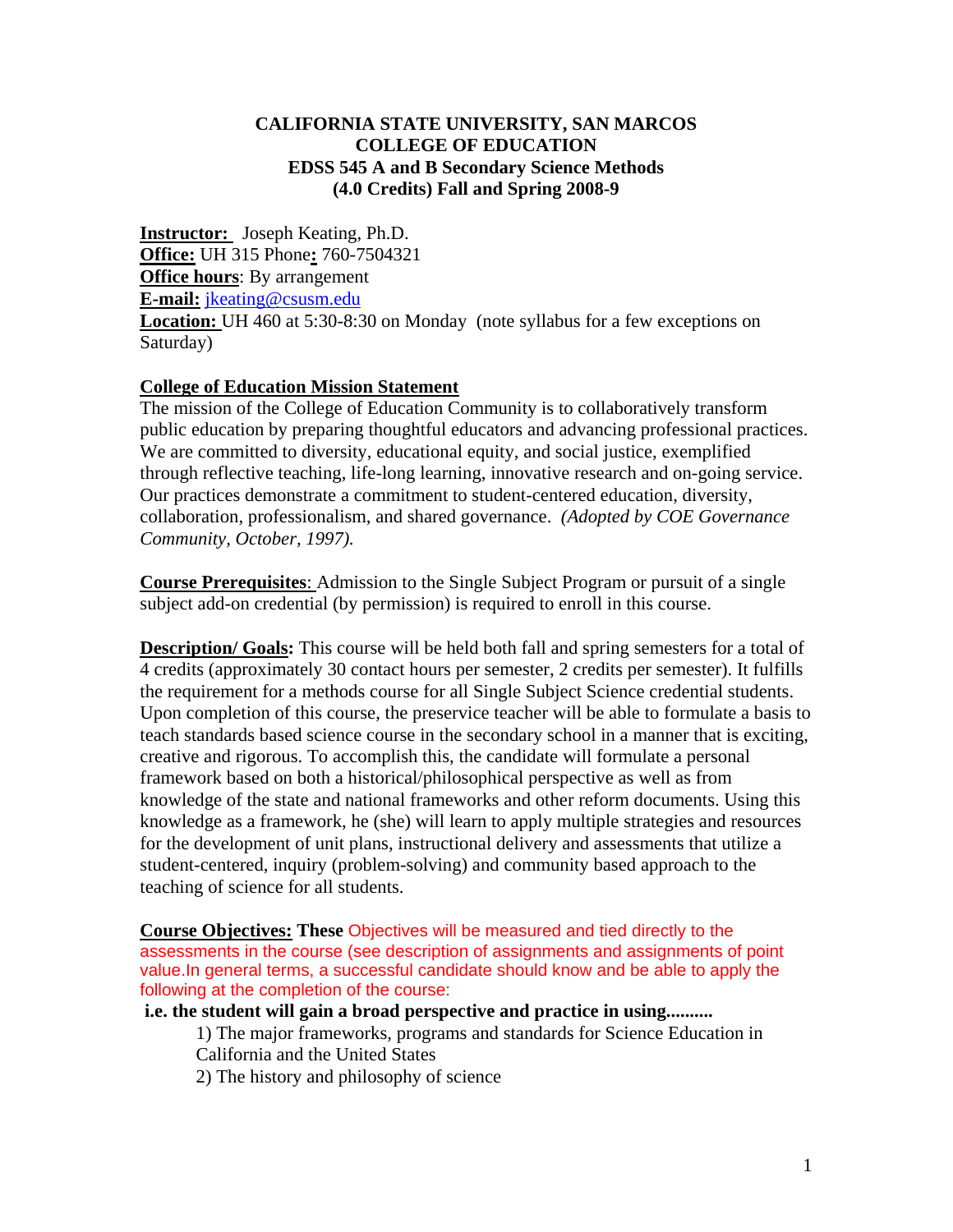3) Diverse resources, materials available for science education including texts, lab manuals as well as technological and community related resources

4) Methods of safe and effective science teaching

5) Methods of integrating technology into science teaching,

6) Effective methods in expository teaching; inquiry based learning; the use of open-ended laboratory experiences; community or field based science

7) Effective and diverse assessments including both formative/summative authentic and traditional; application of action research

8) Enrichment activities that involve students in applying science and go beyond the standard curriculum

5) Strategies of planning of science curricula as well as specific strategies for the integration of other disciplines (interdisciplinary curriculum).

6) inclusive science education strategies including SDAIE that enhance the science curriculum for all learners.

**Teacher Performance Expectation (TPE) Competencies:** 

This course is designed to help teachers seeking the Single Subject Credential to develop the skills, knowledge, and attitudes necessary to assist schools and district in implementing an effective program for all students. The successful candidate will be able to merge theory and practice in order to realize a comprehensive and extensive educational program for all students. The following TPE is addressed in this course: TPE 1B: Subject specific pedagogical skills

#### *California Teacher Performance Assessment (CalTPA)*

Beginning July 1, 2008 all California credential candidates must successfully complete a state-approved system of teacher performance assessment (TPA), to be embedded in the credential program of preparation. At CSUSM this assessment system is called the CalTPA or the TPA for short.

To assist your successful completion of the TPA a series of informational seminars are offered over the course of the program. TPA related questions and logistical concerns are to be addressed during the seminars. Your attendance to TPA seminars will greatly contribute to your success on the assessment.

Additionally, COE classes use common pedagogical language, lesson plans (lesson designs), and unit plans (unit designs) in order to support and ensure your success on the TPA and more importantly in your credential program.

 http://www.csusm.edu/coe/CalTPA/ProgramMaterialsTPA.html The CalTPA Candidate Handbook, TPA seminar schedule, and other TPA support materials can be found on the COE website provided at the website provided:

#### **Required Texts:**

Science Instruction in the Middle and High School (Chiappetta and Koballa) (2006 Sixth Edition) available in bookstore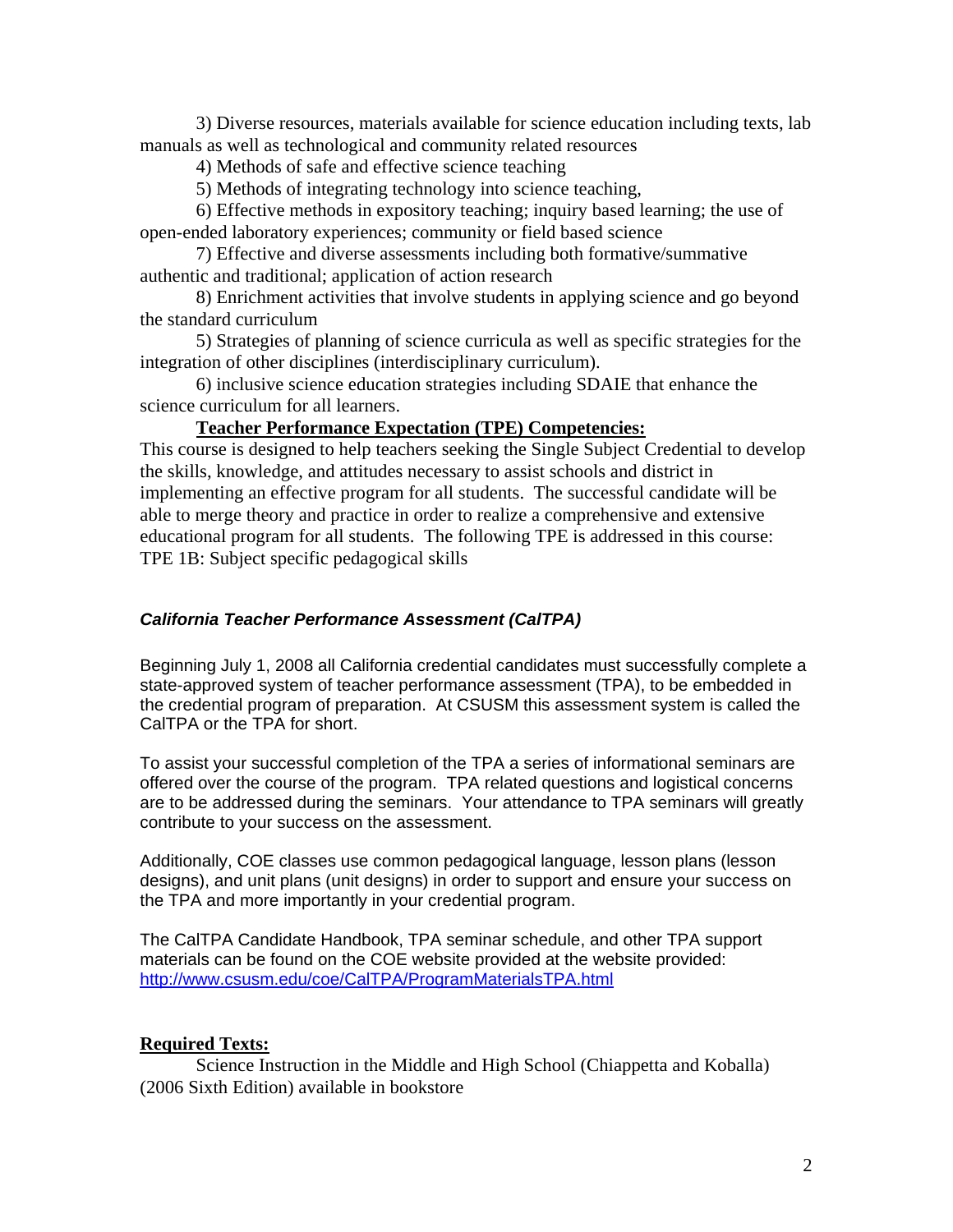Use of Discrepant Events for K-12 Science Teachers (Aztec Press /University Bookstore), (Keating) available in bookstore only

California Frameworks in Science (State Dept of Education) under http://www.cde.ca.gov/re/pn/fd/documents/science-framework-pt1.pdf (see free downloads)

Inclusion of All Students (Choate) Used in other courses already

# **Optional Texts:**

The Demon Haunted World (Sagan)

The Structure of Scientific Revolutions (Kuhn)

California Safety Manual in Science (State Dept. of Education)/Flinn Scientific Safety Manual (both available as free downloads)

**Schedule: Classes will consist of formal class meetings, field trips, video conferences and independent study totaling approximately 20 seminars @ 10 seminars per semester @ 3.0 hrs.each from 5:30-8:30** 

#### **Authorization to Teach English Learners**

This credential program has been specifically designed to prepare teachers for the diversity of languages often encountered in California public school classrooms. The authorization to teach English learners is met through the infusion of content and experiences within the credential program, as well as additional coursework. Students successfully completing this program receive a credential with authorization to teach English learners.

*(Approved by CCTC in SB 2042 Program Standards, August 02) (Approved by CCTC in SB 2042 Program Standards, August 02)* 

#### **College of Education Attendance Policy**

 *(Adopted by the COE Governance Community, December, 1997).* Due to the dynamic and interactive nature of courses in the College of Education, all students are expected to attend all classes and participate actively. At a minimum, students must attend more than 80% of class time, or s/he may not receive a passing grade for the course at the discretion of the instructor Should the student have extenuating circumstances, s/he should contact the instructor as soon as possible.

Both attendance and punctuality are essential to completing all work satisfactorily. Only 50% of the potential value for an assignment can be credited as makeup for an assignment that is due and reviewed in a class that was not attended by the student. Two absences in one semester can result in a minimum of one grade lower; three absences can result in a non-passing grade (unless there are extenuating circumstances). Late arrivals will be penalized at the discretion of the instructor.

#### **Students with Disabilities Requiring Reasonable Accommodations**

Students with disabilities who require reasonable accommodations must be approved for services by providing appropriate and recent documentation to the Office of Disable Student Services (DSS). This office is located in Craven Hall 5205, and can be contacted by phone at (760) 750-4905, or TTY (760) 750-4909. Students authorized by DSS to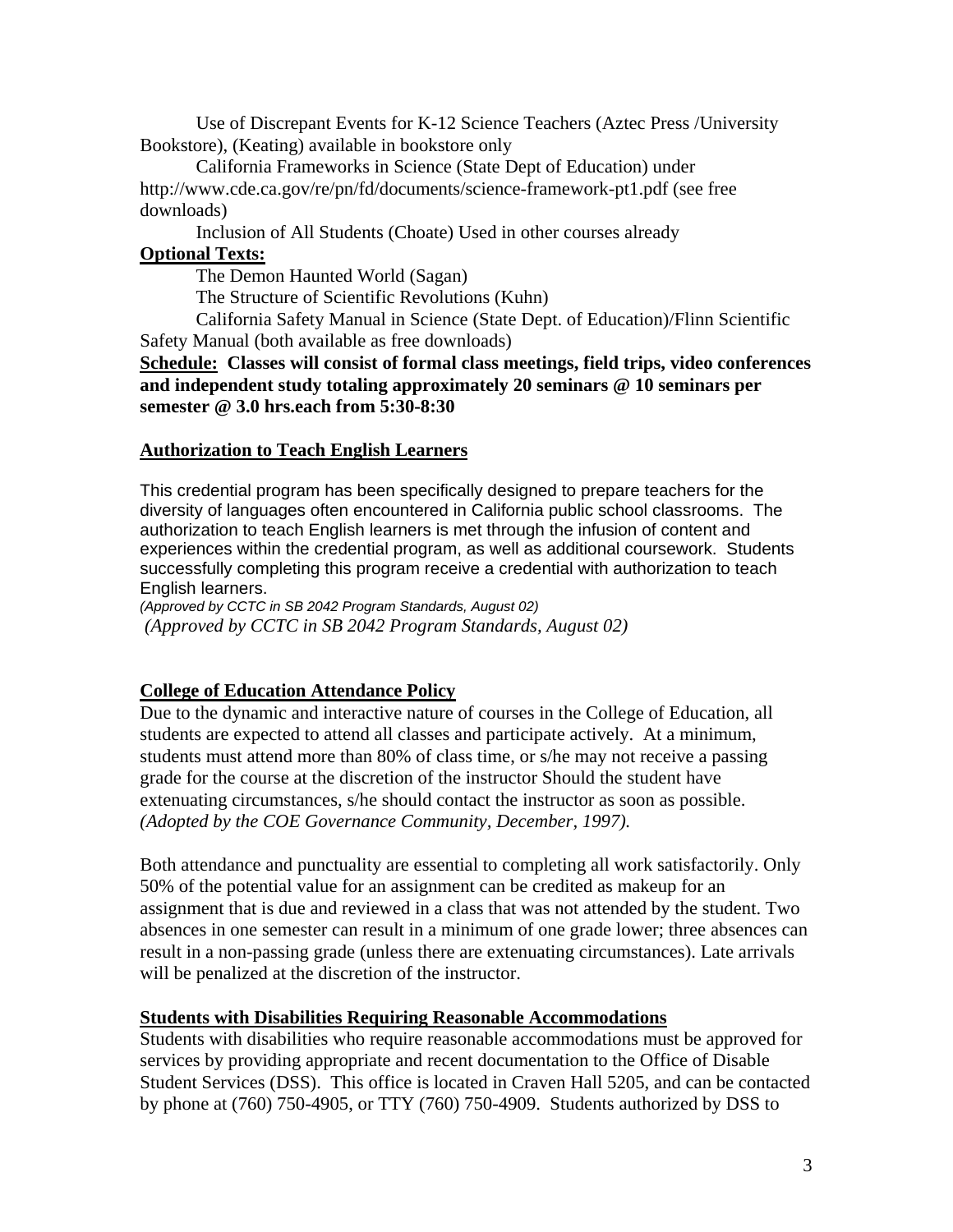receive reasonable accommodations should meet with their instructor during office hours or, in order to ensure confidentiality, in a more private setting.

**All University Writing Requirement:** A minimum of 2500 words of writing assignments per semester are required. This will be fulfilled through a variety of ways in this course such as : reading logs, action research reports, field trip curriculum plans, discrepant event curriculum plans and independent study reports.

#### **CSUSM Academic Honesty Policy**

"Students will be expected to adhere to standards of academic honesty and integrity, as outlined in the Student Academic Honesty Policy. All written work and oral presentation assignments must be original work. All ideas/materials that are borrowed from other sources must have appropriate references to the original sources. Any quoted material should give credit to the source and be punctuated with quotation marks.

Students are responsible for honest completion of their work including examinations. There will be no tolerance for infractions. If you believe there has been an infraction by someone in the class, please bring it to the instructor's attention. The instructor reserves the right to discipline any student for academic dishonesty in accordance with the general rules and regulations of the university. Disciplinary action may include the lowering of grades and/or the assignment of a failing grade for an exam, assignment, or the class as a whole."

Incidents of Academic Dishonesty will be reported to the Dean of Students. Sanctions at the University level may include suspension or expulsion from the University.

#### **Plagiarism:**

As an educator, it is expected that each student will do his/her own work, and contribute equally to group projects and processes. Plagiarism or cheating is unacceptable under any circumstances. If you are in doubt about whether your work is paraphrased or plagiarized see the Plagiarism Prevention for Students website http://library.csusm.edu/plagiarism/index.html. If there are questions about academic honesty, please consult the University catalog.

#### *Course Requirements***: See Description of Assignments (p7-14)**

*Grading Standards***: See grade sheet and point values of all assignments (p7-14)**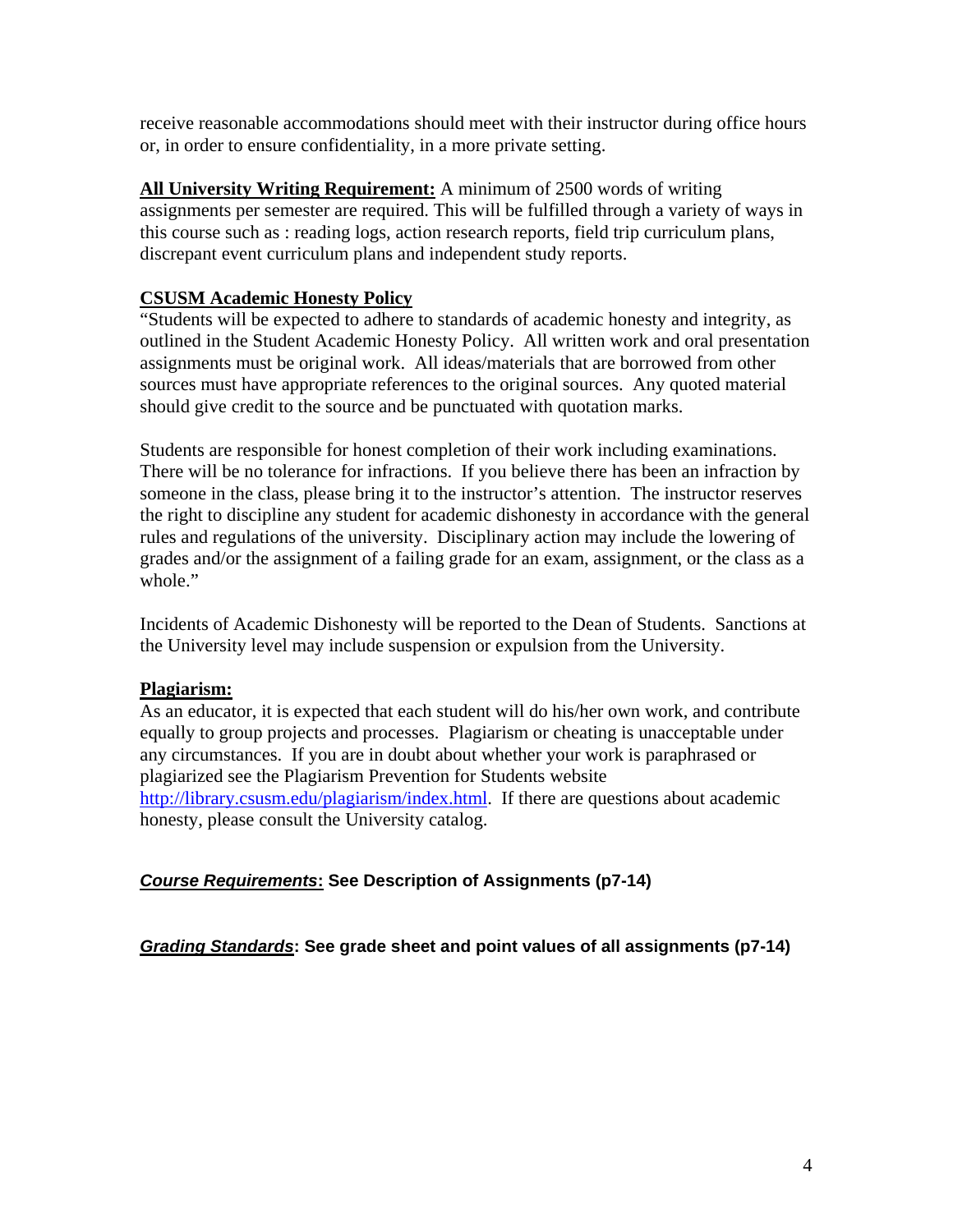#### **Course Schedule and Outline:**

#### **Fall Semester EDSS 545 A: \*=Assignment/Reading due**

#### **#1-#2 September 6 (Saturday 9:00-3:00 UH 439)**

- Class introductions
- \* Read syllabus prior to class with special attention to the following: 1) copy fall semester grade sheet  $(p7)$ ; 2) assignments required  $(p7)$  3) description of each assignment (p7-14). BRING ANY QUESTIONS TO CLASS
- Prior to class be prepared to respond to these questions: **How would you define Science? How should it be taught in high school? What do you think is important for you to learn this year?**
- Introduction to inquiry based science through the discrepant event (DE) model with in class presentation "Bouncing Balls" (What are the basic pedagogical elements of effective DE?)
- Using a team jigsaw model by subject area view videos from this Annenberg site and discuss findings in class: **http://www.learner.org/resources/series126.html#**
- Preparation time in class for \*Science Frameworks and Standards Jigsaw Assignment\* #3 a-c (to be discussed in class)
- Review Assignments for Next time: (to be discussed in class); 1) format procedure for Reading Logs for text reading assignments (questions for discussion TBA) : 2) sign up for dates for DE (in pairs) Assignment # 6; 3) Science Frameworks jigsaw assignment #3a-c; 4) readings and chapter questions (TBA)from Text (Ch 1 and 2) (see above Reading logs)

#### **#3 September 8 (Monday 5:30-8:30 UH 460)**

- **\*Science Frameworks and Standards Jigsaw Assignment**\* **#3 a-c**
- • **\*Discrepant Events (two pairs present) #6 a-b**
- **\* Discussion of /Reading Logs and Questions from Text Ch 1-2**
- **\*The use of Inquiry Based/Open ended vs. Closed ended science lab experiments "Paper Towel Experiment" (in class)**
- **Review Assignments for Next time:** Read and prepare reading logs and chapter questions (TBA) for Ch 3 and Ch 4

#### **#4 September 29 (Monday 5:30-8:30 UH 460) by Video Conference (Skype or I-Chat)**

- **\*Discrepant Events (two pairs) #6 a-b**
- **\* Discussion of /Reading logs and Questions in Text** (Chap 3-4 due)\* **#2**
- **Next time:** Reading logs and chapter questions (TBA) for Ch 5 and Ch 6 and Ch 7

### **#5 October 20 (Monday 5:30-8:30) Video Conference in UH 460**

• **\*Discrepant event presentations (two pairs)\* #6 a-b**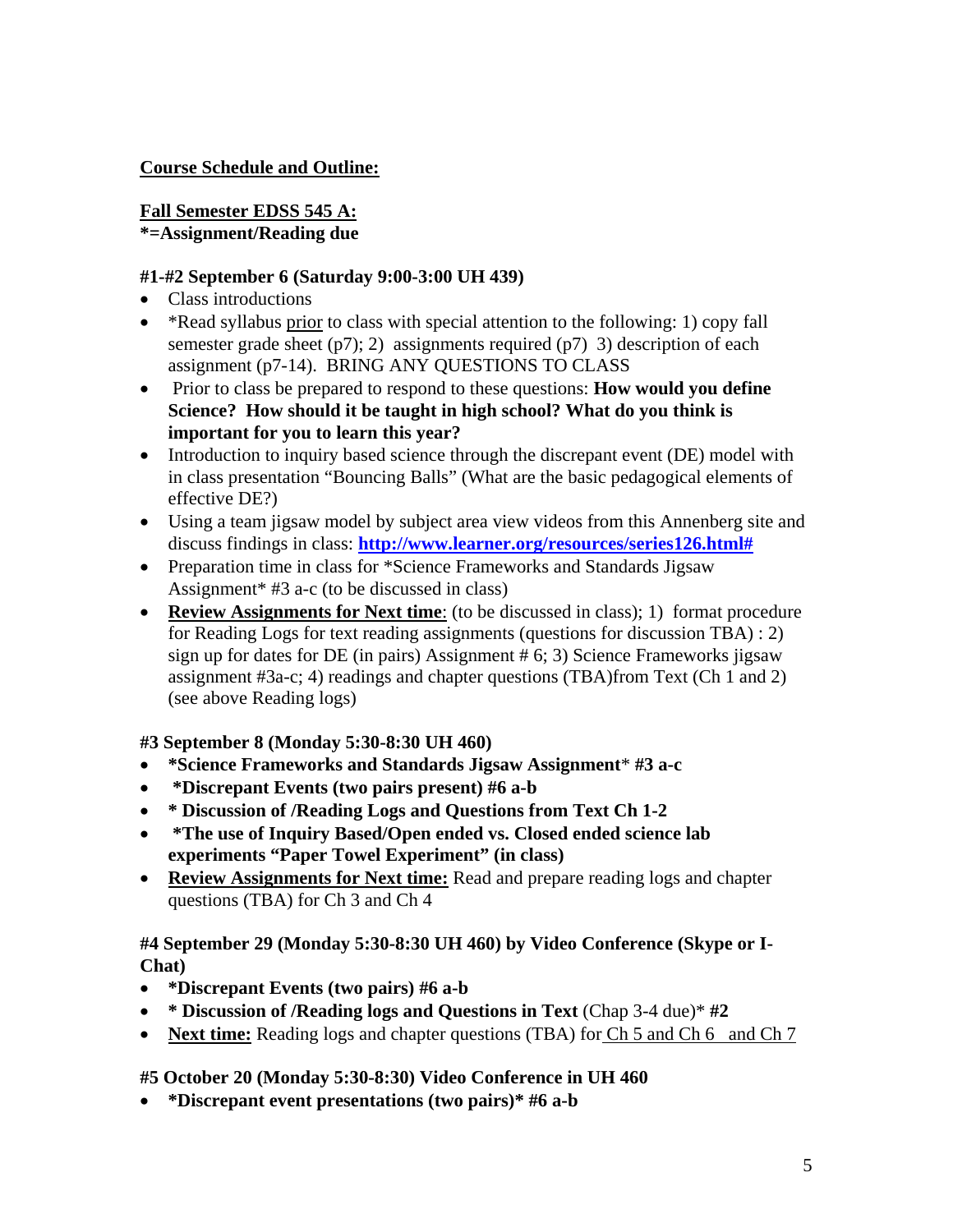- Discussion of assignment requirements for science teaching observation sheet and science safety issues #9 A with master teacher
- • **\* Discussion of Reading logs and Chapter Questions for (Ch 5 and Ch 6 and Ch 7)\* #2**
- • **Review Assignments for Next time:** 1) Reading logs and Chapter Questions for Ch 10 ; 2) final report on Teacher Observation Assignment #9A

**#6 Independent Study**: **No formal meeting** Sometime between September 8-November 10 or whenever scheduled by you. To be completed before class #10 during this semester

**Assignment #12:** attend a science related informal or formal event or presentation equivalent in time and effort to one class session (3 hrs). This could be a field trip, museum, lecture or some other equivalent experience that will assist you either directly or indirectly in becoming a science teacher. Your choice!! To complete this requirement: 1) complete a one-page summary with applications to teaching; 2) send by email to all of us; 3) do a 1-2 minute presentation to the class during class #10. The report and oral presentation should include a summary of what you learned and implications for your own teaching.

### **#7 November 10 (Monday 5:30-8:30)**

- **\*Discrepant event presentations (two pairs)\* #6 a-b**
- **\* Discussion of /Reading logs chapter questions for** (Ch 10)\* **#2**
- **\* Discussion of final Teacher Observation Assignment #9a**
- Overview of Issues in Student Teaching: Discuss/introduction to use of Case Study Model for Assignment #15 (also see Addendum C in Syllabus for Case Study Model)
- **Review Assignments for Next time:** Go over assignments for next four classes: 1) WAP Field Trip #13; 2) Application of these resources: Science safety manual (CA); Flinn safety manual and Ch 14 Science Safety (read/notes/questions) for the development of a Plan for Science Safety assignment #8; 3) Prepare a Case Study Model (Assignment #15) for some issue(s) during beginning student teaching (see Addendum C in Syllabus for model)

### **#8-9 November 22 (Saturday 9-3 at Wild Animal Park) Assignment #13**

- Issues in organizing a field trip
- Resources available at park and for school sites
- Implementation and analysis of grade level WAP curriculum guides
- Strategies for doing animal observation studies
- **Review Assignments for Next time:** 1) Science safety: reading log (Flinn, State Dept, Ch.14); 2) Presentation of Plan for Science Safety #8; 3) Case Study action plan outcomes #15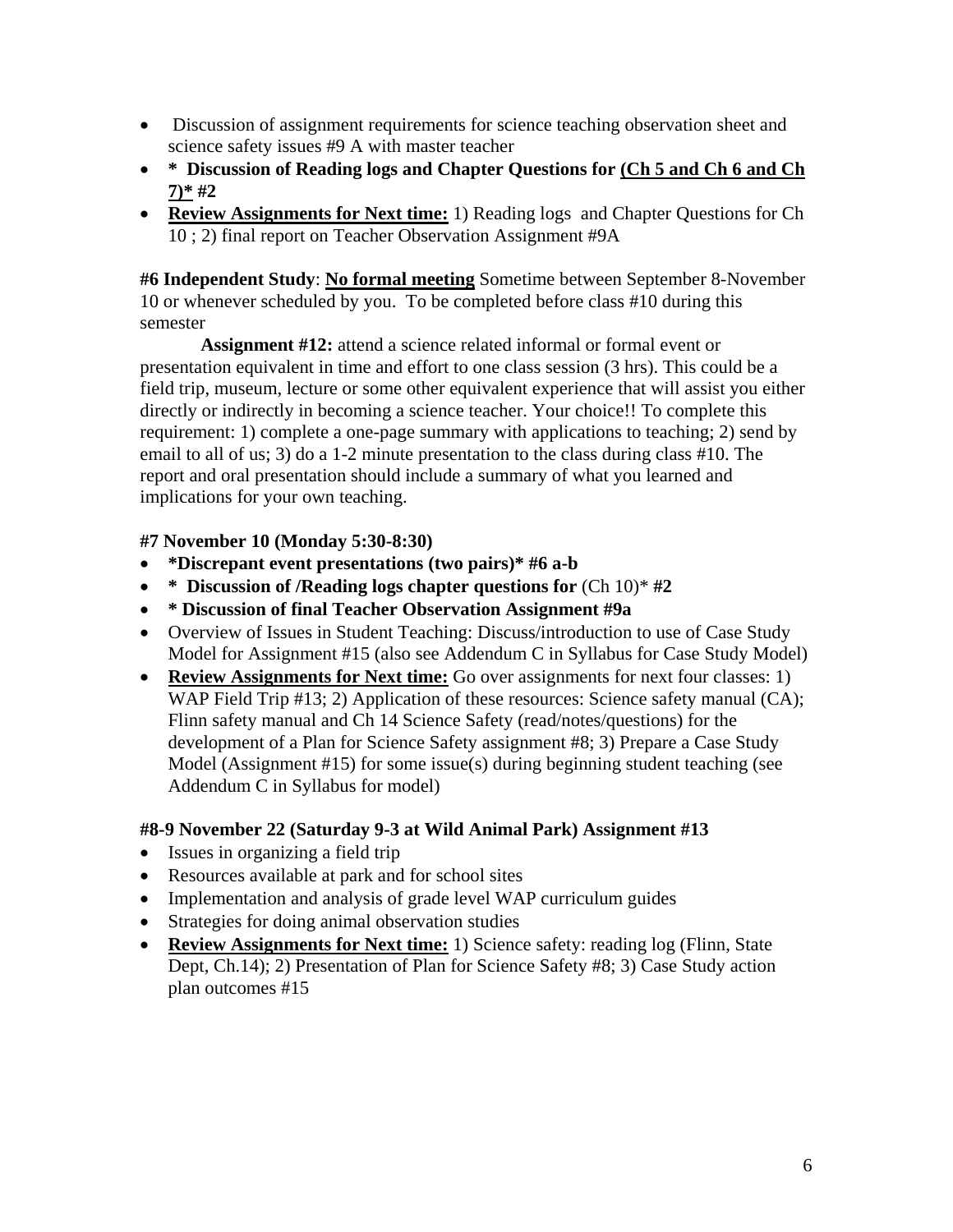#### **# 10 December 1 (Monday 5:30-8:30)**

- Overview of Science Safety with discussion/questions from 1) Science Safety Manual or Flinn Scientific; 2) Ch 14 text; and 3) Discussion of safety issues with master teacher #9b
- • **\*Presentation of Plan for Science Safety #16**
- • **Issues in student teacher: \*Case study action plan outcomes/discussion of: action plan findings #15 (Addendum C model)**
- Instructor Evaluations
- **Review Assignments for Next Time:** Discuss Second semester schedule

#### **Grade Sheet for Fall Semester (please copy for grade folder)**

**EDSS 545 A Fall Semester Name Grade Sheet Assignment Number/Name**  #1 Attendance (5pts each class) indicate nights absent by date (50 pts possible) #2 Science text reading logs and chapter questions (6pts each) indicate scores on each chapter assigned below) Ch 1 2 3 4 5 6 7 10 14 (54pts) #3 California Frameworks/Standards (5 pts + 5pts) Individual report Group Presentation #6 Inquiry based lesson (Discrepant Event) 10 pts 5 pts+5pts **Presentation**  Reflection (pre-event) #8 Personal Outline plan for Science Safety (10pts) #9A/B Observation of Science Lesson/Safety Report (10pts + 5 pts) # 12 Independent Study at formal or informal science event (Report) 10 Pts #13 Attendance and Report on Science Field Trip (20 pts) #15 Issues in Science Teaching (Case Study Approach)(10 pts) Total Possible= 199 pts Points Earned=

Average/Grade=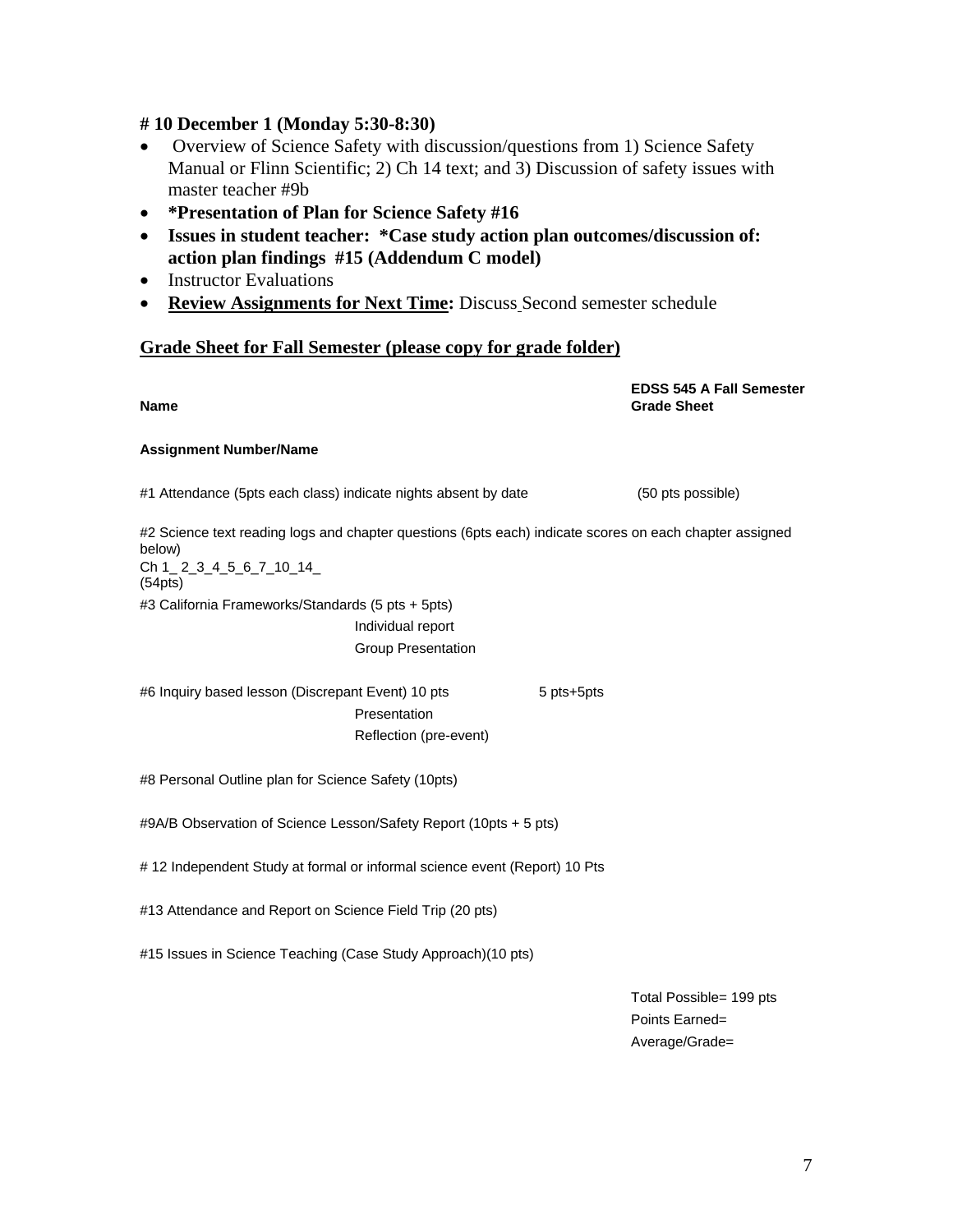**Overview of Assignments (by number)/Requirements:** (each will count as the points noted). The final grade for part a and b with be the % of total points earned that semester converted to a letter grade (90-100=A etc.) Assignments are due on time and will not be accepted late.

1) Attendance/participation (5 pt. per class) (100 pts.)

2) Science Methods Text Readings/Questions/Discussion/Notes (6pts each)

3) Jigsaw of science frameworks and standards (10pts)

4) Evaluation sheets on best practices in Science video's (5 pts)

5) Evaluation of Science Internet sites (5 pts)

6) A-B Inquiry---Discrepant event reflection/ presentation(s) (10 pts)

7) Science lab SDAIE modification and action research findings (20 pts)

8) Development of an outline for a Plan for Science Safety (10 pts)

9) A-B Observation of science lesson and evaluation of science safety strategies  $(10 + 5 \text{ pts} = 15 \text{ pts.})$ 

10) Development and implementation of authentic assessment and comparison to traditional assessment (action research findings) (20 pts)

11) Book Report on high interest science book (5 pts.)

12) Open ended science related event both semesters (10  $\omega$  2 = 20 pts)

13) Strategies for implementing field trips at the high school level (WAP visit and Reuben Fleet Museum 2@ 15 pts = 30 pts.

14) Researching and presenting a mini-lecture on a current topic in science (10pts)

15) Two Case Studies one per semester: Issues in student teaching and proposed action plans =(5 +5=10 pts  $@2 = 20$ .)

Optional/Extra credit: (maximum 10 pts)

1) Directorship (5 pts.)

2) SDSEA or CSTA or NSTA or other Conference in addition to open assignments (5 pts. one day)

#### **Point's summary:**

**Fall Semester required: Assignments #1 (50 pts); #2 (54 pts); #3 (10 pts); #6 (10 pts); #8 (10 pts) #9 a-b (10+5); #12 (10 pts); #13 (20 pts); #15 (10 pts); = 199 pts. Total** 

#### **Description of all Assignments (by number):**

**Assignment 1 Attendance** (each class counts 5 points) In the event of an absence any assignments due that night could receive only 50 % of the potential credit (if made up) since you were not there to interact and discuss the assignment.

**Assignment 2 Science readings in texts** (6 points each chapter) Each chapter is assigned a value of six points that includes your notes or a prompt (summary of major points, reflections, questions) and responses to specific chapter questions as well as a discussion of these with your colleagues in class.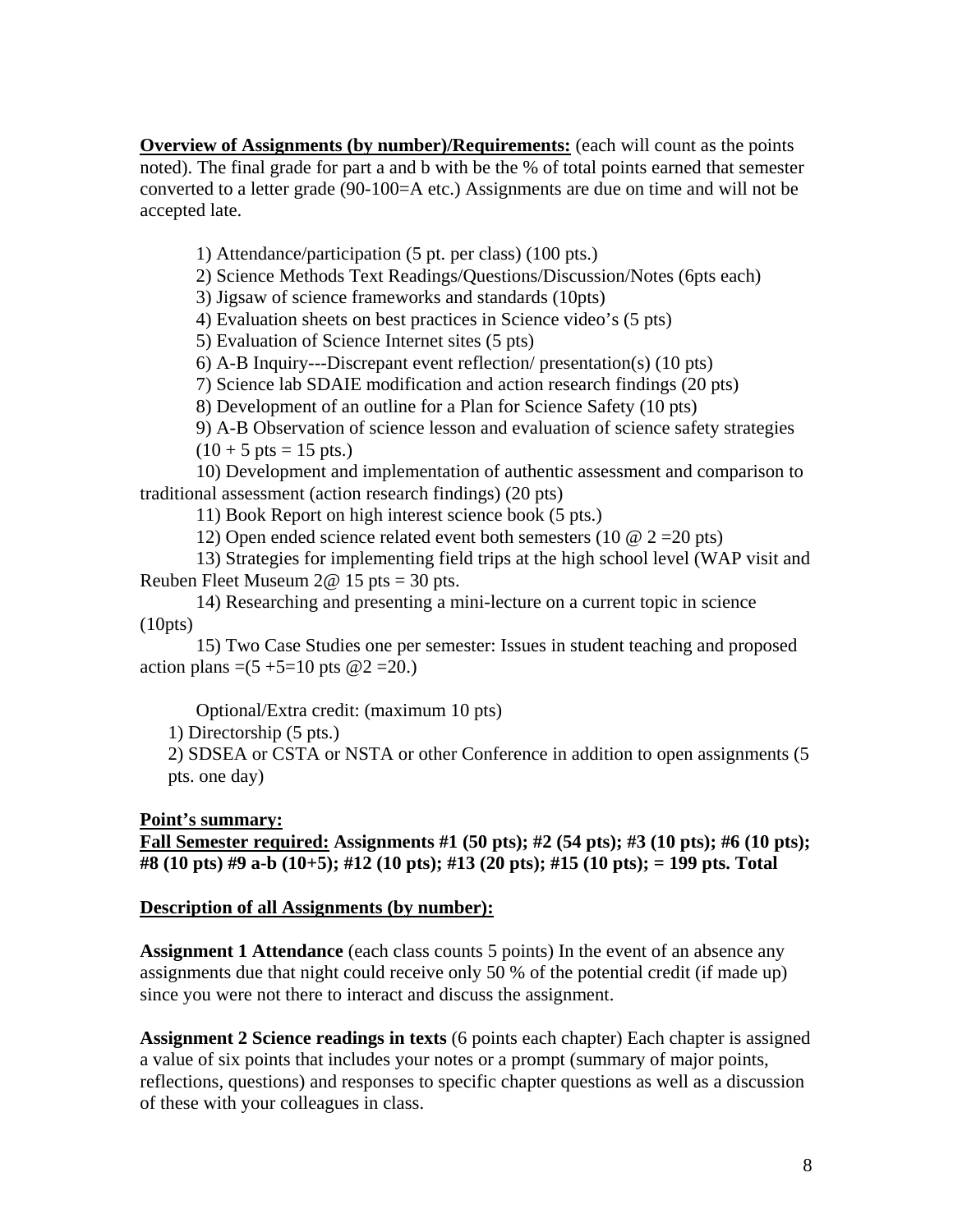#### **Assignment 3 – California Science Framework and Standards** (10 pts)

Spirit of the assignment: How to teach science to all students by understanding how to apply standards to an inquiry based curriculum appropriate to a subject area to read a portion of the California Science Framework and the Standard for a particular science subject area for grades 9-12. You will write your individual response to the readings. Then you will work with your subject level team to prepare and do a presentation to the class. It's important that you do the reading and the write-ups BEFORE you meet with your team.

#### 3a **Framework summary response** 3 points

- Individually: Read the California Science Framework. For the standards chapters read only the subject area standards for high school subject area (9-12) that you are assigned i.e. Physical Science, or Life Science or Earth Science Think about the readings holistically.
- Write about a page for the non-standards chapters, in your own words, that answer these questions: What do you think are **the most important** ideas addressed in the reading? Were there any ideas in the reading, which were very new to you, and have a question about (or) which you disagreed?

#### 3b **Science subject standards response (only your subject area)** 2 points

- Using the standard for your chosen subject, (assume a general course) pick one standard from physical science, or life science, and or earth science. 1) Choose and write the standard; 2) come up with a brief description of an activity those students in that subject area can do and 3) state which Investigation and Experimentation standard it address for that subject.
- In addition, 4) write a short paragraph on how this lesson might incorporate other ideas discussed in other chapters in the California Frameworks. For example, one chapter addresses the use of technology in science. Your lesson might incorporate the use of a remote data recorder for pH in a stream environment and using this data to graph the outcomes on a computer. You might have to receive professional development training (another chapter in Frameworks) to learn how to use the remote data recorder and the graphing software. Both of these ideas might be addressed in this section
- 3c. Team preparation and presentation 5 points
	- Get together with your team by subject area (chemistry, physics, biology or earth science). Look at the activities that everyone wrote up for Assignment 2b. Choose one that your team feels is the best representation of the application of the standards/frameworks
	- As a team, write up a lesson plan for the activity stating the standard(s) (with objectives, activities, assessment,). This lesson plan should also try to integrate the ideas from the individual team chapters 4-11 as discussed in 3b above. Put it on chart paper or an overhead transparency so it can be easily presented to the class.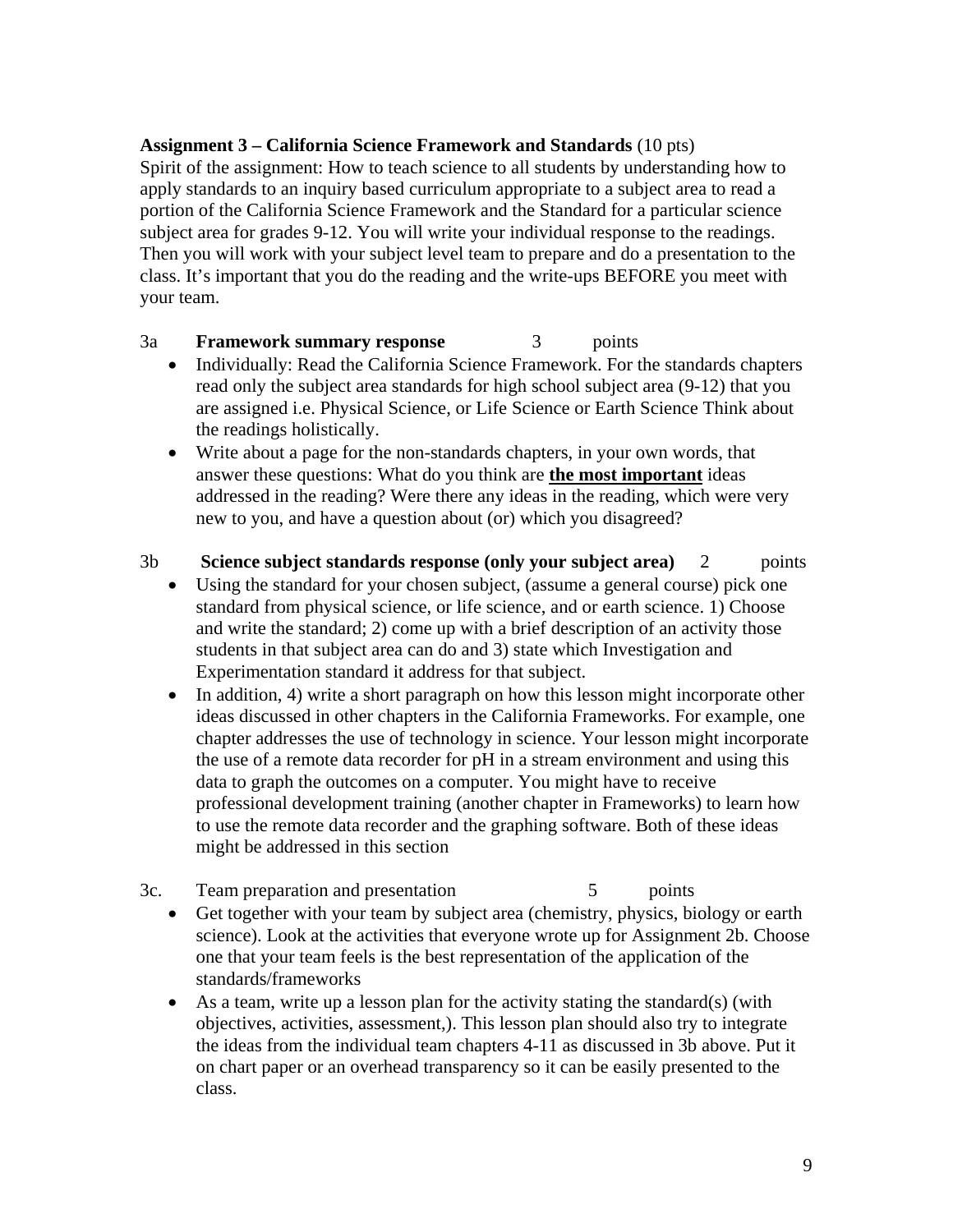- As a team, think about the entire set of standards for the subject area. If you only had time, as a teacher, to do half of it with your students, which half would you do, and why? Make a list to present to the class, and be prepared to give your reasons for your choices.
- In 8 minutes or less, present your creative lesson plan and standards choices. Be prepared to explain why your science lesson plan represents a standards based, student centered, inquiry based concept and why your chose the particular lines or sections from the standards to teach.

#### **Assignments 4 and 5 (Evaluation and Use of Technology Resources) Assignment 4 (Internet Sites) (5pts); Assignment 5 (Best Practices in Science Videos) (5pts)**

Spirit of the Assignments: individually explore Internet and video science resources; rate them and provide feedback to classmates regarding their potential use. For assignment #4 explore in detail at least three internet sites; for assignment #5 explore either the Annenberg and (or) the Lucas internet site for Best Practices in Science Teaching and one video/DVD resource and prepare the following for each (three in all):

- 1) Name/ access information (so someone else can access)
- 2) Rating 1-5 with justification for use by teacher, student (appropriateness for what subject or level)
- 3) How would you use it

4) Electronic documentation so the technology director can collect and send complete copies to all

#### **Assignment 6: Inquiry based Discrepant Event Presentation** (10 pts)

Spirit of the Assignment: to develop and teach a particular kind of a science inquiry lesson that teaches both sciences thought processes and science content. You will practice your discrepant event on at least middle or high school age student and reflect on the child's responses and what they indicate about how much he/she understood. Working by yourself or with a partner you will actually present your discrepant event to the class and give a copy of the lesson plan to each class member.

#### 6a. **Discrepant Event Lesson Plan and Presentation** 5 points

- Working by yourself, or with a partner, find a discrepant event to do. You can get one from Discrepant Events, by Keating, or go to a bookstore or the children's section of the library and look for books on Science Tricks, or Science Magic.
- Get together the materials needed for the discrepant event. (If you can't get certain things, look for another event to do.)
- Practice doing the event. (If you can't get it to work, you may need to find another event to do.)
- Make sure you understand the science behind the event. If you got it from an Internet website, there may be background info on the site.
- Do your discrepant event with at least one middle or high school age student and take careful notes on the student's responses. (This ties in with Assignment 6b.)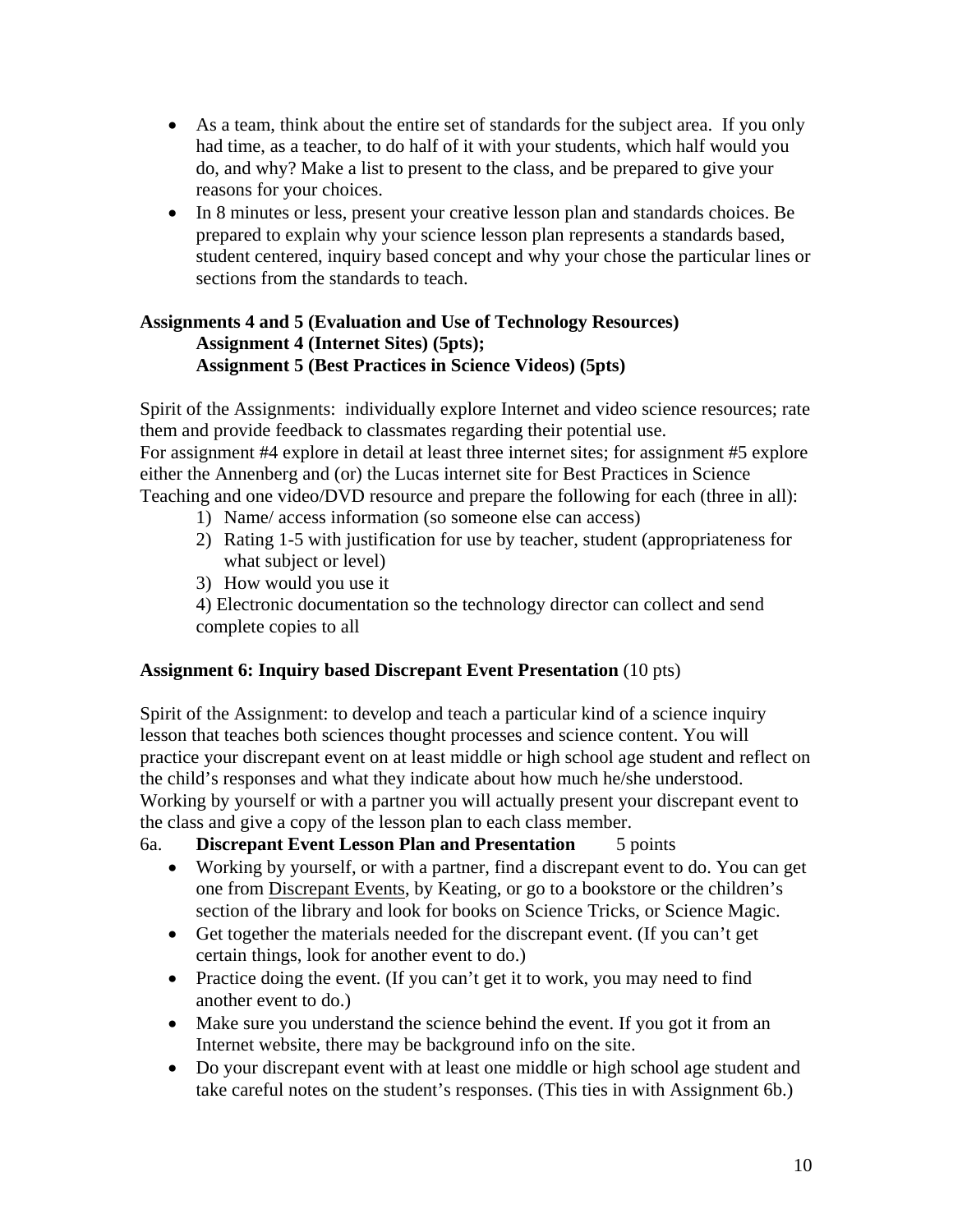- Present your DE to the class. (You may discuss your findings from the pre-event DE with the student as part of this presentation. You are limited to 15 minutes presentation time.
- After presenting your event, give a copy of the DE lesson plan to each member of the class your individual journal to the instructor (see 6B)
- 6b. **Discrepant event journal (Reflection on Pre-Event)** 5 points
	- After you have done your pre-event discrepant event with a student, look at your notes and think about how it went. (You may realize that your event needs to be modified before you do it with the class.)
	- Write a description of what happened, with special attention to what the student said and did. Analyze the student's response: what portions of the event did the student understand (not understand) what was happening? Did they understand the underlying science concept? What modifications to what you say or do might be necessary for better understanding?

#### **Assignment 7: Science Lab (SDAIE) modification using the action research model) (20 pts)**

Spirit of the Assignment: take an existing science lab or activity and rewrite it to be more appropriate particularly by second language learners (use SDAIE techniques). Evaluate using the action research model by comparing outcomes of experimental lab (SDAIE) with control (original lab or activity). See suggested for ideas in Choate Ch 13.

For the assignment: Use the SDAIE lab or activity you have prepared and incorporate it into a class during advanced student teaching and compare it to outcomes from a control class using the original lab or activity (10 pts total). For your presentation: 1) bring overhead copy of original science lab or activity and revised SDAIE lab (6pts); 2) List of changes/ adaptations you made (4pts); 3) Design an action research proposal using the design explained in class. This will be presented prior to implementation in class for input from classmates and instructor (5pts). 4) Present the findings (triangulated data) by comparing various outcomes from the two lab classes one, which used original lab (control) and another who used the modified SDAIE lab (experimental). Some tools for measuring the success (lack of success) of the lab approaches might be: teacher observations, focus groups, and student assessment of understanding, Quickwrite and class discussions. Discuss briefly your findings (5 pts).

#### **Assignment 8 Development of a personal Plan for Science Safety (10 pts)**

Spirit of the Assignment: Use your readings from the safety manuals/documents and interview with the science teacher to propose an outline of a **Plan for Science Safety** that you will (can) use within your science discipline. This might include: safety contracts, demonstrations, laboratory protocols, etc.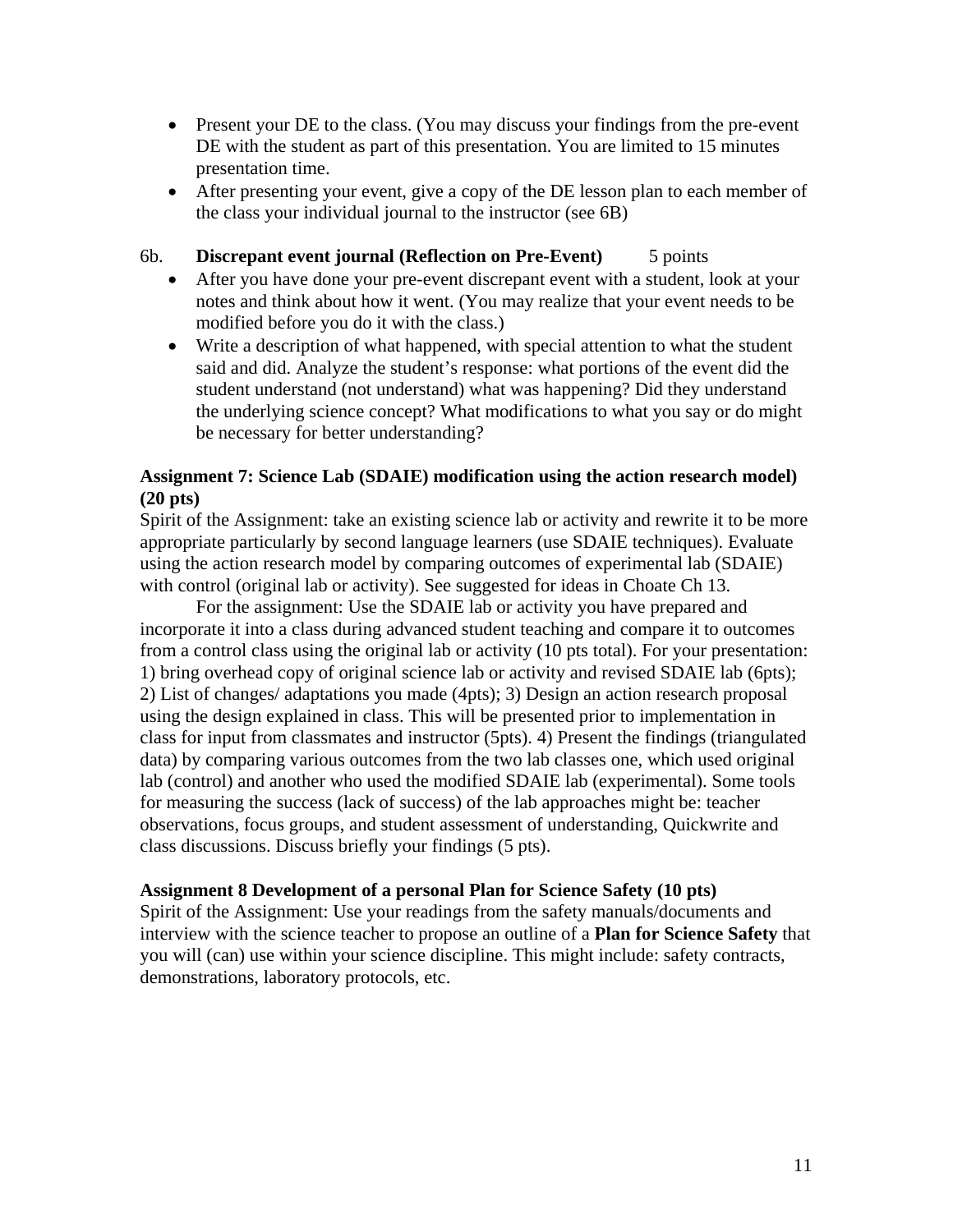#### **Assignment 9 a-b Observation of science lesson and teaching strategies and use of science safety within the curriculum**  $(10 + 5 \text{ pts} = 15 \text{ pts})$

Spirit of the assignment: to intelligently observe a science lesson. During your observation/participation time you will find a science teacher who may or may not be your own master teacher. You will 1) 9A: interview the teacher before and after the lesson. If possible, it's good to also talk with some of the students after the lesson (see guidelines for 9a below (10 pts); 2) 9B: address with the teacher the specifics of how she (he) approaches science safety. This might include as a minimum: lesson plans they use to teach safety, lab safety contract, general rules used, and any general experiences in dealing with science safety). Collect samples if you can and include what you would do in your classroom to address science safety (5 pts). You will put both of these responses (9A-B) together with your own observations and conclusions to write your report.

### **General guidelines for completing 9 a (10 pts)**:

GENERAL INFORMATION: grade level, district, description of the activity.

BEFORE (Interview)

- How did the teacher come to do this lesson?
- How did he/she pick the topic?
- Where did the materials come from?
- In general, how does the teacher think the students will respond to the lesson?
- Identify some students in the class who will like this lesson and do well on it.
- Identify some students who might have difficulty, either cognitive or behavioral and describe the problems they are likely to have and how the teacher might adapt for them

DURING (observation)

- Is there a written or unwritten plan for this lesson?
- What are the objectives (if this/these are unstated, you will have to figure them out)
- How does the teacher know that the objectives were met at the end of the lesson (formative or summative assessments)?
- How does the teacher know as the lesson is going on whether the students are getting it? (Formative i.e. checking for understanding)
- Does the teacher make any adaptations to address the needs of the children who have difficulty?
- Can you clearly follow the procedures the teacher is using and the understanding of the science concept and do they relate directly to the objectives?

AFTER (interview teacher, and if possible, some students)

- How did the lesson go?
- Did the teacher correctly predict the performance of specific students?
- Did the adaptations (if there were any) work?
- How about the class as a whole were the students engaged?
- Did they learn the skills and or content?
- How does the teacher know whether they got it or not?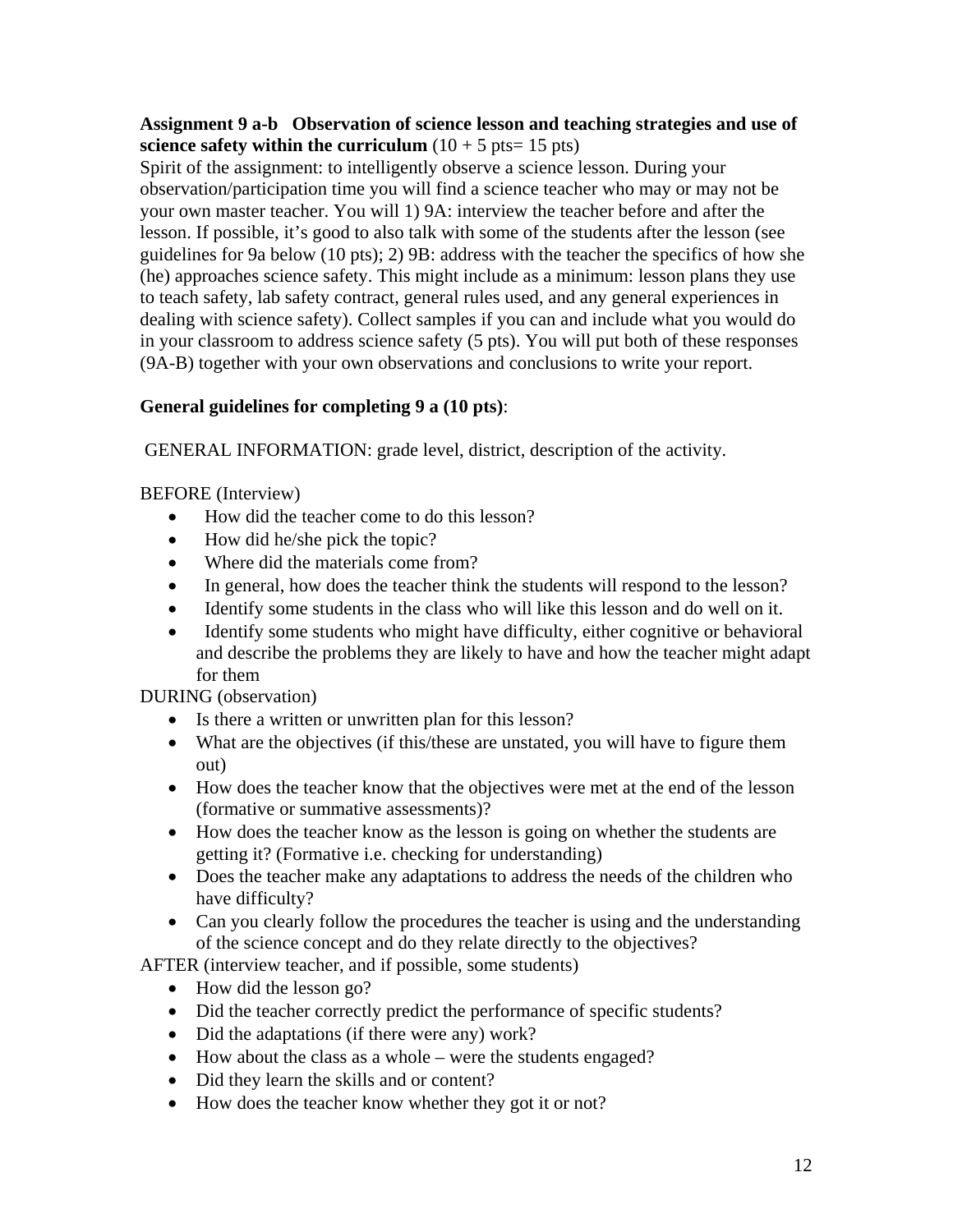• Were there any logistical problems?

If you taught this lesson, how would you change it? (Include as many things as you can think of. Even if the lesson was wonderful, come up with at least one modification of your own.) Remember, there is no such thing as a perfect lesson.

#### **General Guidelines for completing 9B (5pts) (Science Safety in the Science Curriculum)**

Address with the teacher the specifics of how she (he) approaches science safety. This might include as a minimum: lesson plans they use to teach safety, lab safety contract, general rules used, and any general experiences in dealing with science safety). Collect samples if you can 9B and include your own comments on what you would do (5 pts).

#### **Assignment #10: Comparison of the use of authentic assessment vs. traditional assessments in Science using the Action Research model (20 pts)**

Spirit of the assignment: During advanced student teaching prepare both an authentic and traditional assessment (that address the same standards and science content) and include their rubrics and implement them in an actual science lesson. Design an action research plan to evaluate the findings comparing two classes (control and experimental). Describe the strengths and challenges that you found in using this as an assessment.

For this assignment be prepared to discuss and include as part of the discussion: 1) a copy of the actual lesson plan; 2) a copy of the two types of assessments and rubrics you used (with student outcome examples if possible) (10 pts); 3) action research design proposal that incorporates at three instruments (triangulation) (5pts) 4) the triangulated findings/outcomes (data) comparing the two assessment approaches that include a brief overview of the findings as well as the strengths and challenges of using these instruments (for the teacher as well as for the student) (5pts)

#### **Assignment 11 Book Report on high interest science book (5 pts.)**

Spirit of the assignment: read a new book in fiction or non-fiction that you would like to read for general interest, deep background or for inclusion in your own class. By reading yourself you increase the likelihood that you will include science reading as part of the curriculum for your own students. Share this electronically with your classmates.

For this assignment read, summarize, rate (1-5 with justification) and make recommendations on how you might incorporate into your teaching either directly indirectly. Share this formal review electronically with instructor and classmates as well as during the general class discussion.

#### **Assignment 12 Attendance at a formal or informal science event, presentation or site (10 pts each semester 20 pts in all)**

Spirit of the assignment: by attending formal or informal outside events a science teacher is more likely to encourage their own students to seek out such events and include them as part of their curriculum. After having completed assignment # 12 write up a brief report summarizing it and how you might use it in your teaching 1) do a 1-2 minute presentation in class and 2) send an electronic copy to all via email.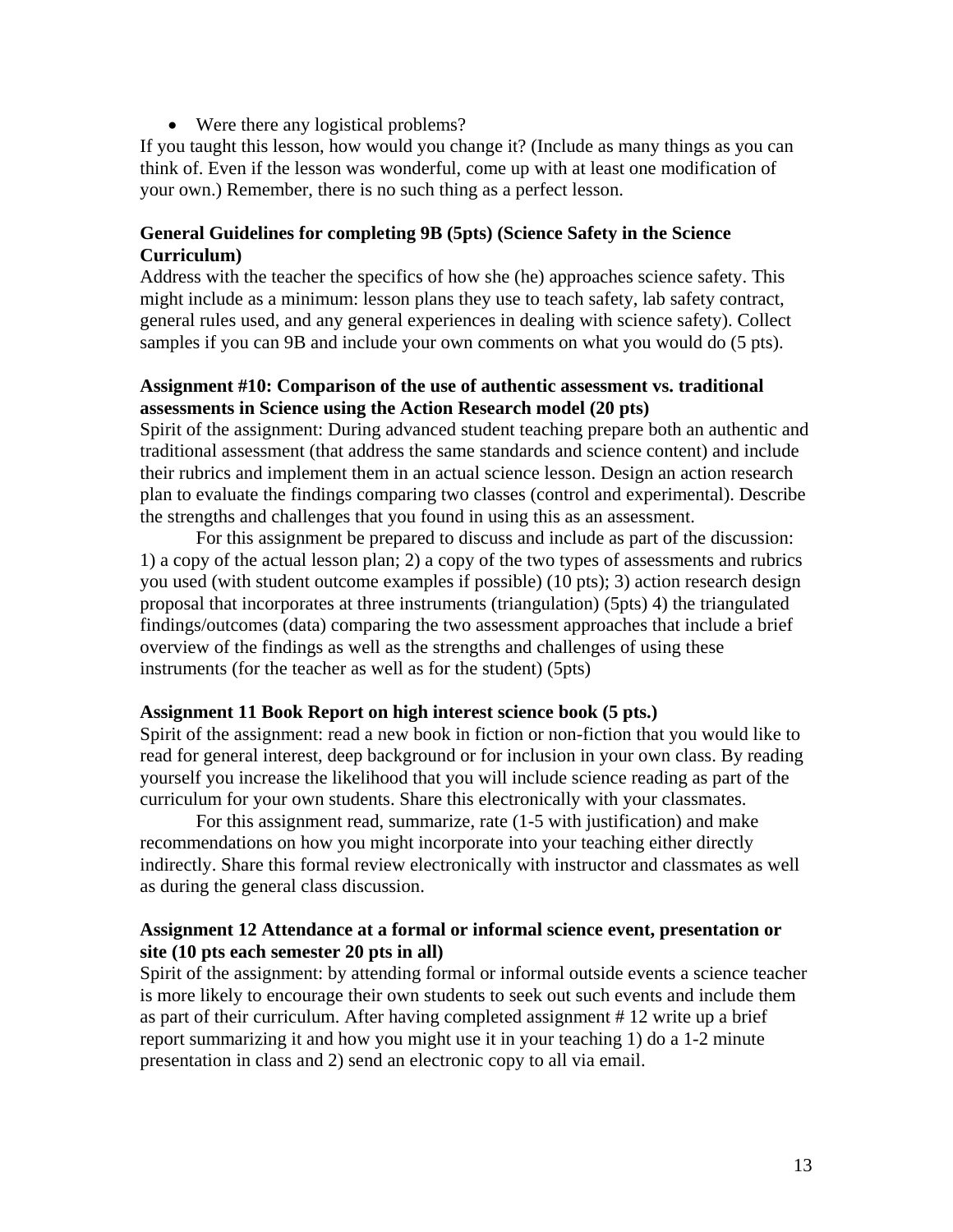#### **Assignment 13 Attendance at a field trip to the Wild Animal Park (Fall 20 pts) and Reuben Fleet Science Museum (Spring 20 pts)**

Spirit of the assignment: by attending this field trip students will: 1) general procedures for planning an implementing a field trip in science; 2) how to access and use resources provided by a site prior to going; 3) Pre, during and post lesson plans using a) prepared curricular materials at a field site; b) teacher developed and implemented curricular plans

#### **Assignment #14 Researching a current issue or topic in science and presenting a mini-lecture in class on that topic (15 pts).**

The spirit of the assignment is to practice researching a current issue or topic (outside the science textbook) and applying some of the concepts from Chapter 11 (Using lectures in science) to present a 10-minute mini-lecture to the class.

#### **Assignment #15 Issues in Science Student Teaching (Case Study Approach): both semesters (10 pts each semester)**

The spirit of the assignment: Share issues/ problems/solutions to various scenarios that occur during beginning and advanced student teaching related to curriculum, teaching strategies and classroom management. The Case Study Model used will be discussed in class and used as an approach to address real solutions and subsequent outcomes from these action plans. One written Case Study will be required each semester.  $(5 + 5 = 10)$  pts  $@2 = 20.$ 

## **See Addendums A (Spring Semester Grade Sheet); B (Action Research Design Proposal);**

**C (Case Study Final Report Form)**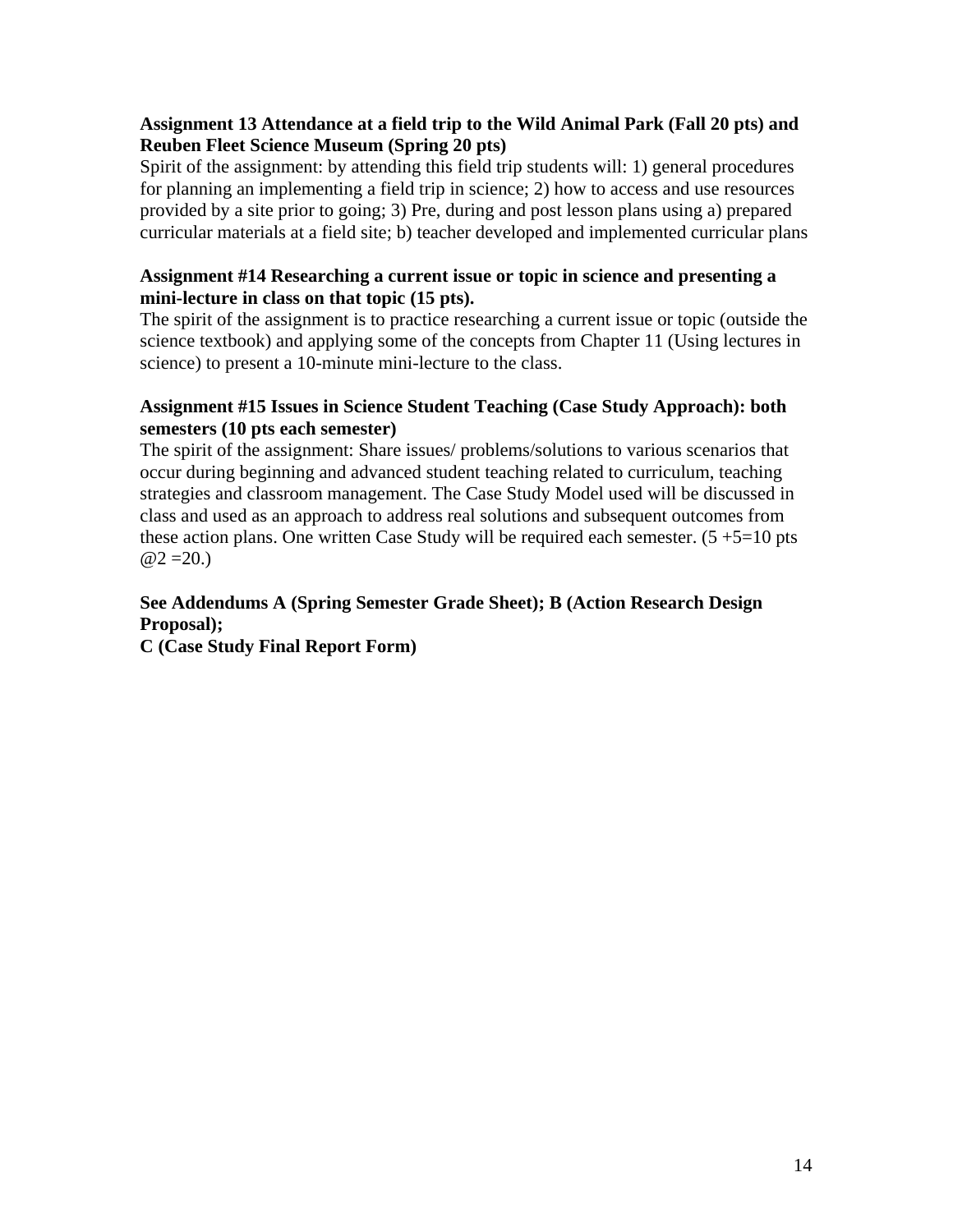#### **Spring Semester:**

**The following are assignments due this spring semester that could be completed prior to first class or during the intercession:** 

- **\*Internet resources #4 Note:** (please review three sites and include an evaluation that includes at least the following: 1) copies of URL and a representative page; 2) justifiable rating and rationale (1-5); 3) applicable to you as a teacher or your students; (i.e. how would you use it)?
- • **\*Video resources #5 from three total sites: one educational source (Web) and one television show and one specific site (Annenberg or Lucas) (http://www.learner.org/resources/series126.html#)/Lucas)** bring and discuss one resource from above 1) strengths and weaknesses; 2) rating and rationale (1-5) 3) potential application to science classroom
- **Science related personal reading #11** send title, other information including short summary/application and personal rating/review (due anytime during the semester) Discussion in class.
- **Reading Assignments: Ch\_11, 8, 13, 12 and 15 (In this order)**

### **#1 January 26 (Monday)**

- Review syllabus for second semester
- \*Discussion of assignment regarding ratings of video resources #5 and internet resources #4
- Sample lecture integrated with ideas from Ch 11
- Final disposition of Case Study 1 from Fall Semester/discussion

# **Next time:**

- Reading log Ch 11 (Lecture): Prompt: Which of these ideas will I incorporate in my 10 minute lecture on February 9?
- Prepare mini lecture as part of a small unit on current topic/issue for next time (aligned with Ch 11 Lecture Strategy) Assignment #14
- Presentation/Handout of ratings of video resources #5 and internet resources #4

# **#2 February 9 (Monday)**

- Discussion of Readings and Prompt from Ch 11 (Lectures)
- Presentation of lesson on current topic in science using mini-lecture approach (10) minute max) (aligned with Ch 11 Lecture Strategy) Assignment #14 Part 1 (4-5 presentations)
- • **Discussion of three Best Practices in Science Teaching from both Internet and Video Resources (including Annenberg and Lucas Web site resources that address inquiry based teaching in for # 5 and #4 Internet sites):** bring and discuss 1) strengths and weaknesses; 2) rating and rationale (1-5) 3) potential application to your science classroom

### **Review Assignments for Next class:**

**1)** Reading prompt to respond for Ch\_8 in Science Instruction and Ch 12 Successful Inclusive Teaching (SDAIE Science by Choate): **As a result of reading this: What**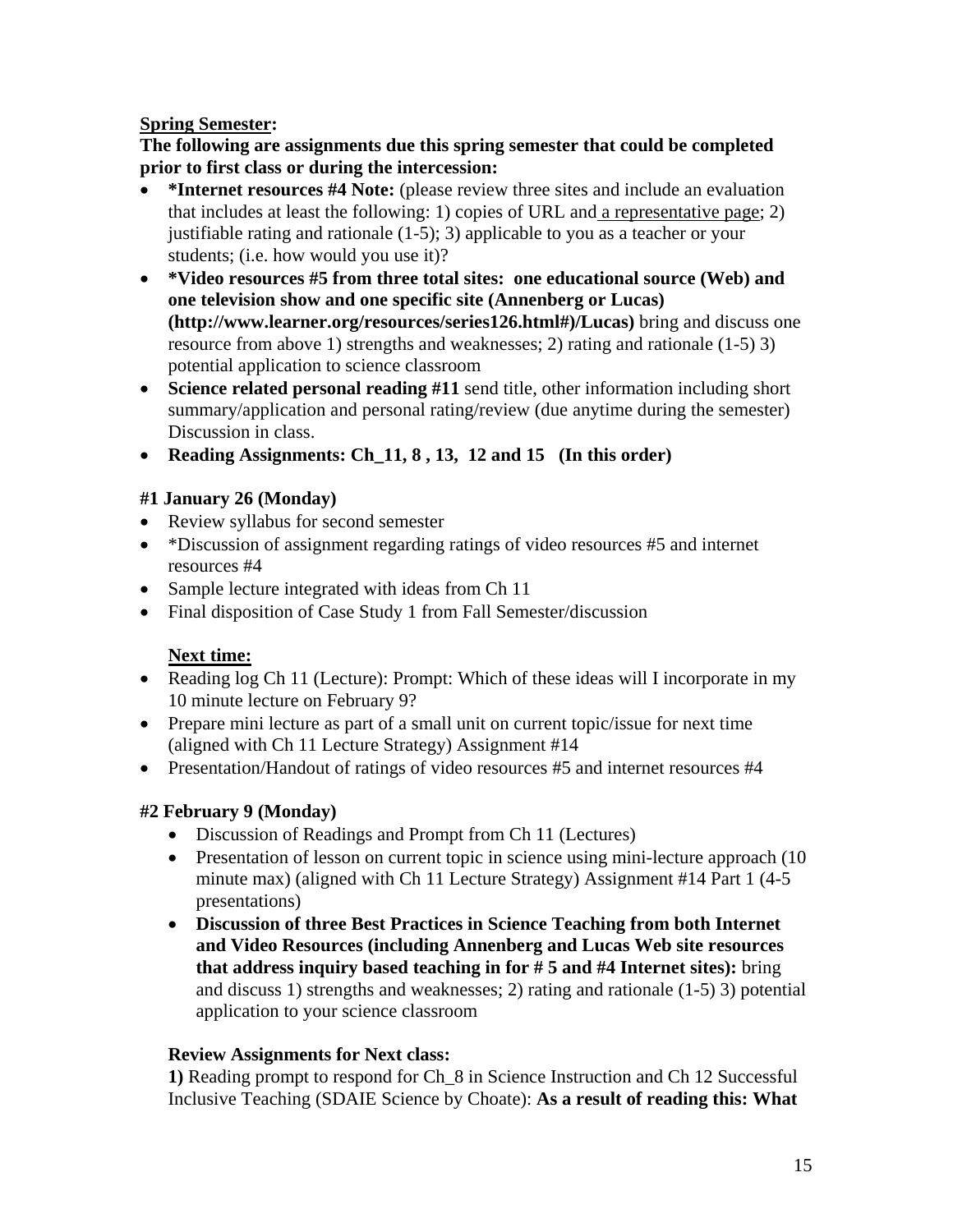#### **are some specific strategies you would (have) use to adapt learning in your science classroom (be specific)?**

### **#3 February 23 (Monday)**

- Discussion of reading response to prompt from Ch 8 Diversity in Science Instruction and Ch 12 (Choate) (SDAIE instruction in Science)
- Overview of findings from Keating dissertation on Navajo related to SDAIE techniques
- Mini-Lectures (Part 2 (4-5 presentations)
- Review of Inquiry based topics (DE/Open ended experiments) with an introduction to curricular and extracurricular science projects: Odyssey of the Mind/ Invention Convention/Toys in Space as additional models of Inquiry based learning

#### **Review assignments for next class:**

- 1) Adapt Science lab with SDAIE adaptation (experimental). Be prepared with an overhead of both control and experimental lab write-ups next time with appropriate SDAIE modifications; 2) Use action research proposal form (sent via email) to discuss your research design on: Effectiveness of SDAIE techniques in science lab settings **( See Assignment # 7 description in the syllabus).** Your **final report**  research report will include: 1) copies of both experimental and control lab directions; 2) findings from the action research design **(Final action research findings due on April 13)**
- 2)Reading log response from Chapter 13 Laboratory and Field work : Prompt: (Discuss a range of ways that you have or will use laboratory and field experiences in your science classroom)

### **#4 March 9 (Monday)**

- Present preliminary experimental (SDAIE) and control science lab instruments and Action Research Proposal that will be used in conjunction with Assignment #7 : Effectiveness of SDAIE techniques in science lab settings
- Discussion of reading prompts from Ch 13 Laboratory and Field Work
- Discussion of Assignment #10: Effectiveness of Applying Authentic Assessments to a Science Classroom

#### **Review assignments for next class:**

- 1) Read/Reading log prompt for Ch 12 Science Technology and Society (Integrating Science as a Discipline) and Ch 15 Use of Technology in Science: Based on the content of these two chapters: Discuss the range of technology you would use or have used (or seen) in the science classroom (Be specific)
- 2) Choose one award winning digital lesson plan from your subject area (middle or high school level) from this NSTA/Toshiba web site and give us an overview as well as any recommendations (may be done in teams by subject areas i.e. ES, PS, CS, LS. http://www.nsta.org/publications/interactive/laptop/grade.htm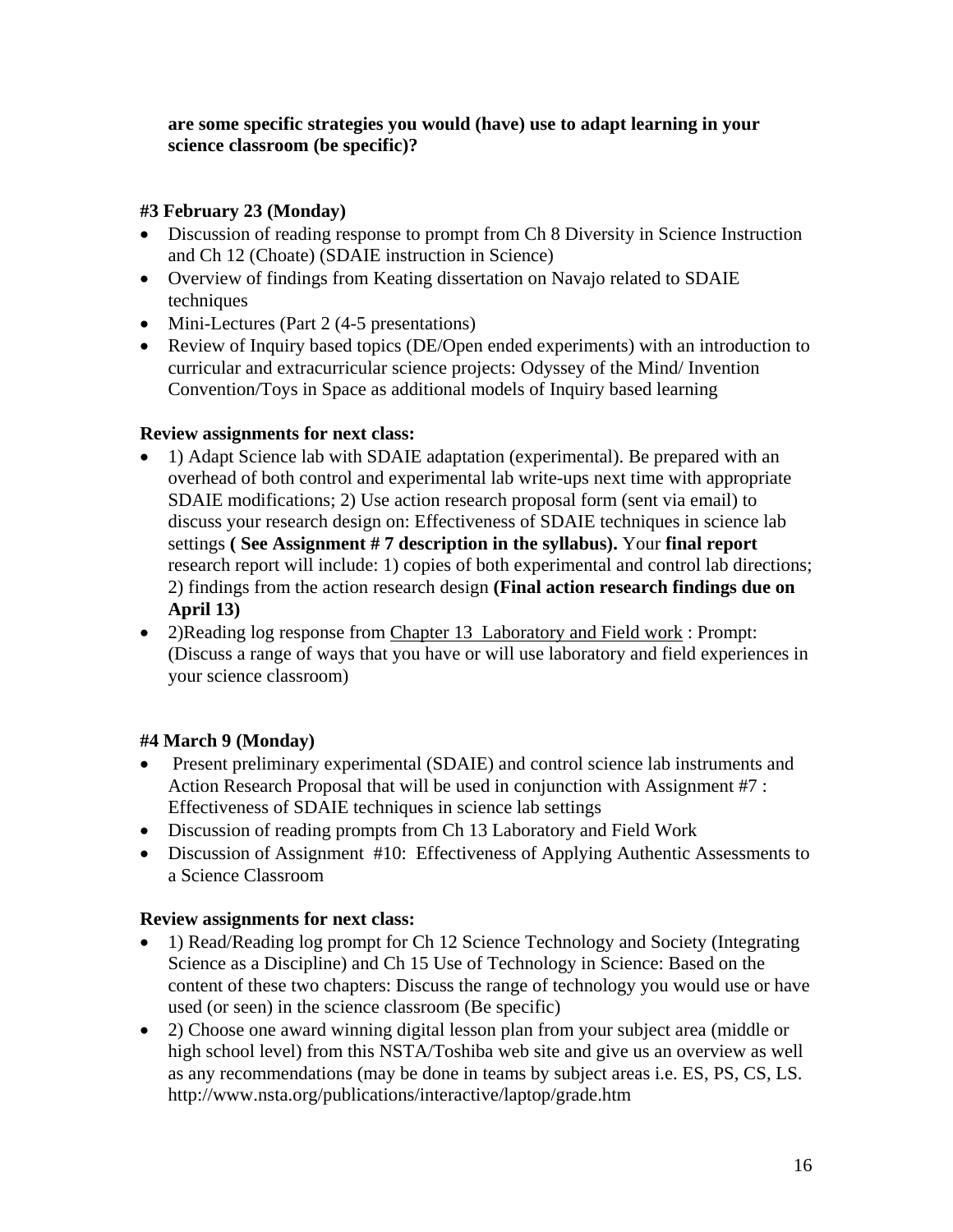- 3) Assignment #10 (See description in syllabus): Applying Authentic Assessments to a Science Classroom. As part of the student teaching experience: you will design and use an authentic assessment and compare its effectiveness with a more traditional assessment (action research) for the same lesson (ie a control and experimental design). Note: For next class bring 1) both the authentic instrument (experimental) and traditional instrument (control) and the rubric to score them as well as the 2) action research proposal form (sent via email) that you plan on using in your action research study. **Your final** report will include: 1) copy of lesson plan used, 2) both forms of assessment instruments and rubrics used and 3) findings from this action research design. **Final Action Research Report due May 4**
- 4) Read Ch 19 in Science Instruction (pp 266-71 only) to assist in develop of authentic assessment instrument and scoring rubric

#### **#5 March 23 (Monday)**

- Issues in Science Student teaching (development of Case Study 2 Issue(s) (#15)
- Presentation of instruments/ rubrics for (traditional and authentic assessments) and action research proposal that you will use in conjunction with Assignment #10 (Effectiveness of Authentic Vs Traditional Assessments in a Science Classroom)
- Discussion of reading prompt from Ch 12 Science Technology and Society and Ch 15 Use of Technology (Discuss the range of technology you would use or have used in the science classroom (Be specific)
- Discussion of NSTA digital lesson plan (each student or subject area presents)
- Presentation of use of Passport representative ("Use of Probe ware in Middle and High School Teaching"

#### **Review assignments due for next class:**

- Presentation of Action Research findings on: Effectiveness of SDAIE techniques in science lab settings (#7);
- Using a dyad model provide feedback to Case Study Issues with recommendations for action plan (exchange of emails between instructor and student pairs)

### **#6 April 13 (Monday) Video Conference**

- Issues in Science Student Teaching preliminary update report (Share discussions and recommendations from partner as part of #15 (Final due on May  $15<sup>th</sup>$ )
- Final Action Research Findings on: Effectiveness of SDAIE techniques in science lab settings (#7). **Note requirement on syllabus**; (**note send final written report to me via email prior to class)**

### **Review assignments for next class**:

- Independent Study/Open date assignment (#12)
- Discussion of High interest science related book reports #11 (overview of already emailed reviews)
- Present Findings from Assignment #10 Effectiveness of Authentic Vs Traditional Assessments in a Science Classroom

### #7 **May 4 (Monday)**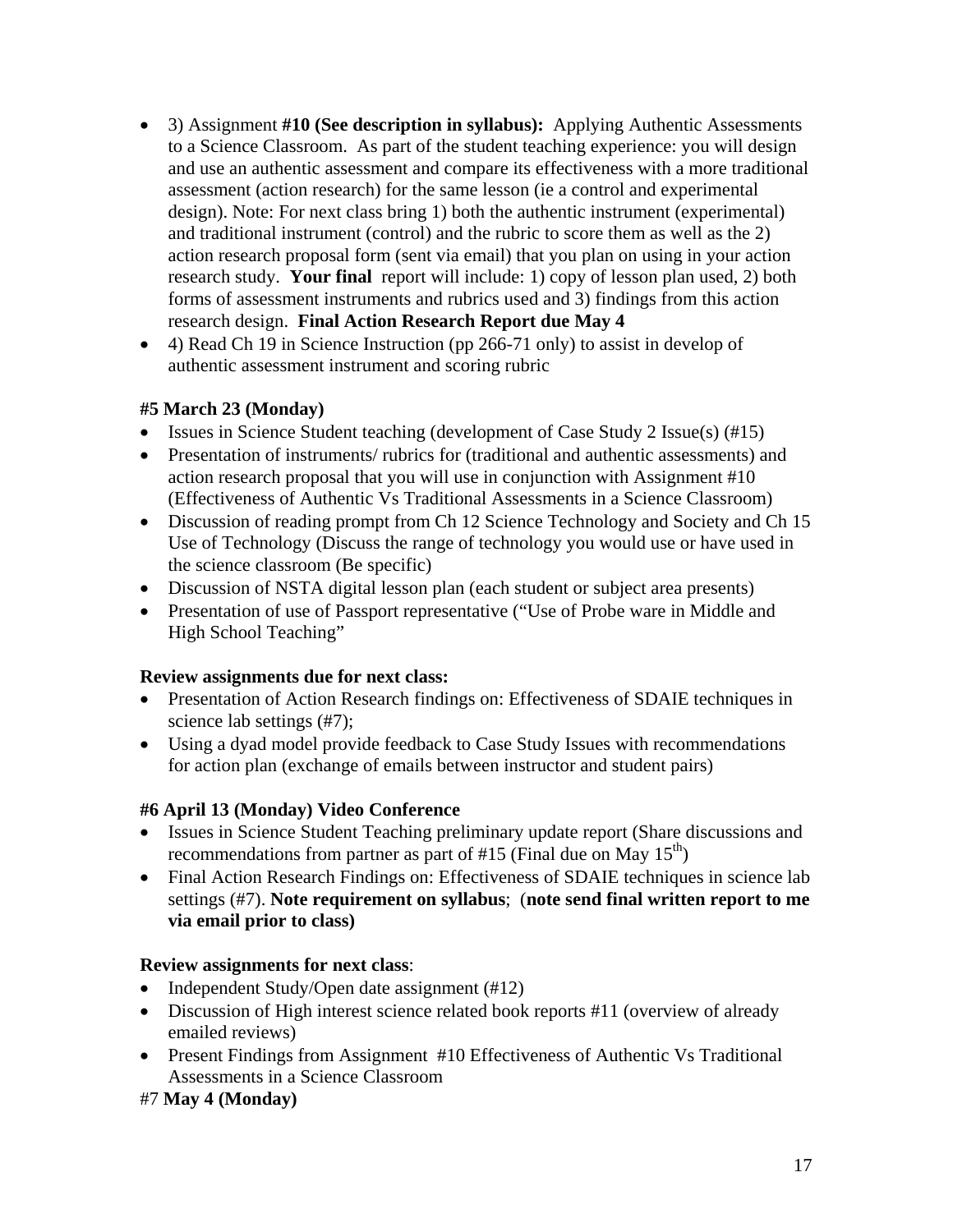- Case Study update oral report (# 15) (Final Written Report Due by May  $15^{th}$ )
- Independent Study/Open date assignment (#12)
- Report Final Findings from Assignment #10 Effectiveness of Authentic Vs Traditional Assessments in a Science Classroom (**Note requirements on syllabus)**

#### **Next Time:**

• Review for Field Trip at Balboa Park

#### **#8-#9 May 9 (Saturday) Field Trip to a Formal Museum site (Reuben Fleet/ Natural History): Use of Community Resources in the Curriculum (Assignment #13 Part 2)**

- Educational Resources at both museums
- Design a pre/ during/post lesson with specifics logistics and assessments for one of the demonstrations at Reuben Fleet followed by modeling at the location for the class (final written design made available to all via email)
- Design a pre/ during/post lesson with specifics logistics and assessments for one of the demonstrations at Natural History Museum followed by modeling at the location for the class (final written design made available to all via email)
- After viewing one of the available movies at the site: How would connect it to the curriculum and how would you make students accountable for material seen in movie? (written response made available via email)
- Instructor Evaluations

**#10** Independent Study (Assignment #12) (description due as email attachment by May 4)

**Note**: some of the assigned time for the class will be in the nature of a Practicum/research assignment during student teaching or observation/participation (at site). More specifically time is allotted outside of formal class meetings for the following field assignments as outlined in the syllabus (theory to practice): 1) Case Study 2 ; 2) Effectiveness of SDAIE Science lab modification vs. a control and; 3) Effectiveness of authentic vs. traditional assessment in science setting.

**Assignments (by number)/Requirements:** (each will count as the points noted). The final grade for part a and b with be the % of total points earned that semester converted to a letter grade (90-100=A etc.) Assignments are due on time and will not be accepted late.

- 1) Attendance/participation (5 pt. per class) (100 pts.)
- 2) Science Methods Text Readings/Questions/Discussion/Notes (6pts each)
- 3) Jigsaw of science frameworks and standards (10pts)
- 4) Evaluation sheets on best practices in Science video's (5 pts)
- 5) Evaluation of Science Internet sites (5 pts)
- 6) A-B Inquiry---Discrepant event reflection/ presentation(s) (10 pts)
- 7) Science lab SDAIE modification and action research findings (20 pts)
- 8) Development of an outline for a Plan for Science Safety (10 pts)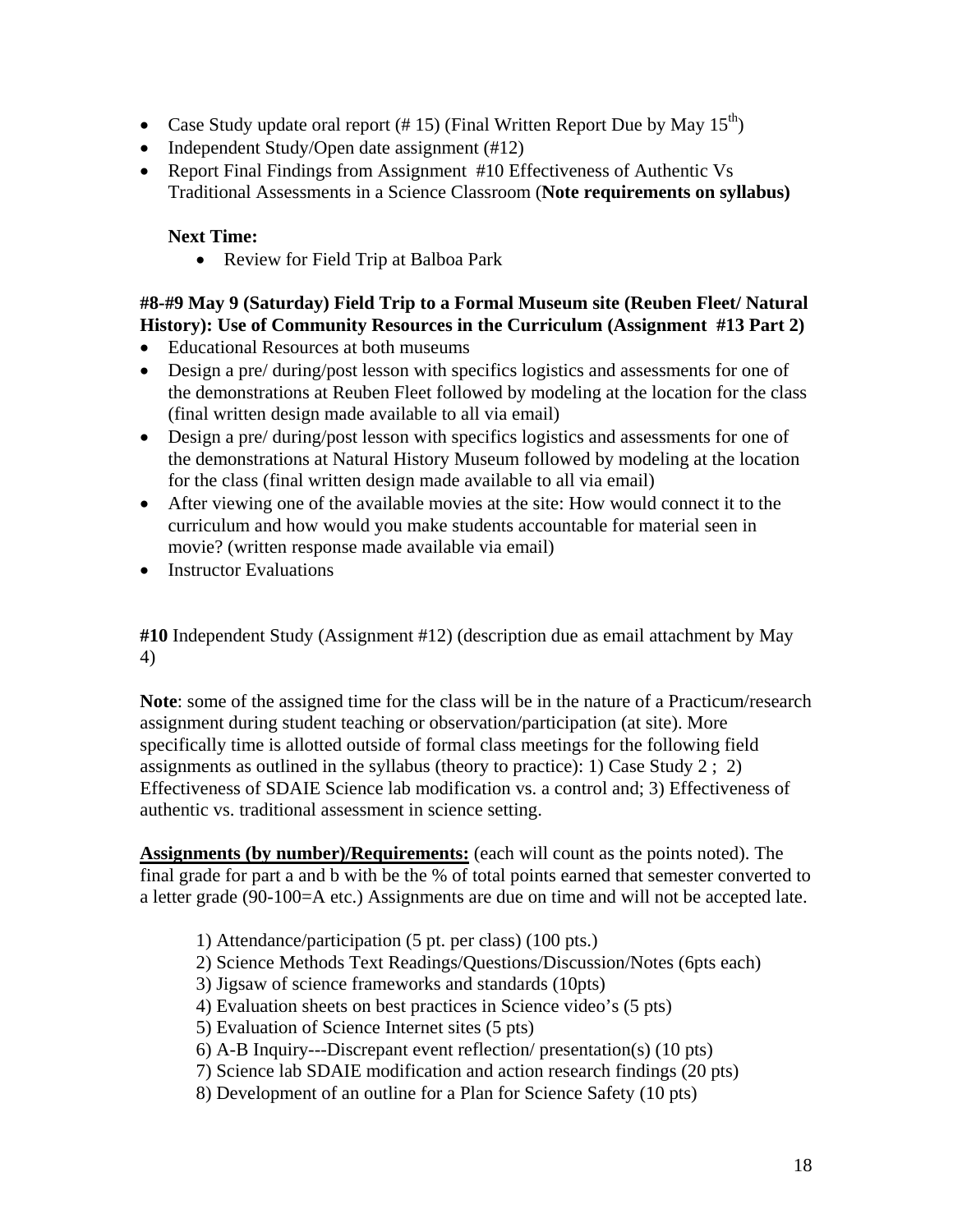9) A-B Observation of science lesson and evaluation of science safety strategies  $(10 + 5 \text{ pts} = 15 \text{ pts.})$ 

10) Development and implementation of authentic assessment and comparison to traditional assessment (action research findings) (20 pts)

11) Book Report on high interest science book (5 pts.)

12) Open ended science related event both semesters (10  $\omega$  2 = 20 pts)

13) Strategies for implementing field trips at the high school level (WAP visit and Reuben Fleet Museum 2@ 15 pts = 30 pts.

14) Researching and presenting a mini-lecture on a current topic in science(10pts)

15) Two Case Studies one per semester: Issues in student teaching and proposed action plans =(5 +5=10 pts  $@2 = 20$ .)

Optional/Extra credit: (maximum 10 pts)

1) Directorship (5 pts.)

2) SDSEA or CSTA or NSTA or other Conference in addition to open assignments (5 pts. one day)

#### **Point's summary:**

**Spring Semester: Assignments #1 (50 pts); # 2 (30pts.); #4 (5 pts.); #5 (5 pts.); #7 (10+10=20 pts.); #10 (10+10=20 pts.); #11 (5 pts.); #12 (10 pts.); #13 (15pts); #14 (10 pts); #15 (10 pts) = 180 pts. Total**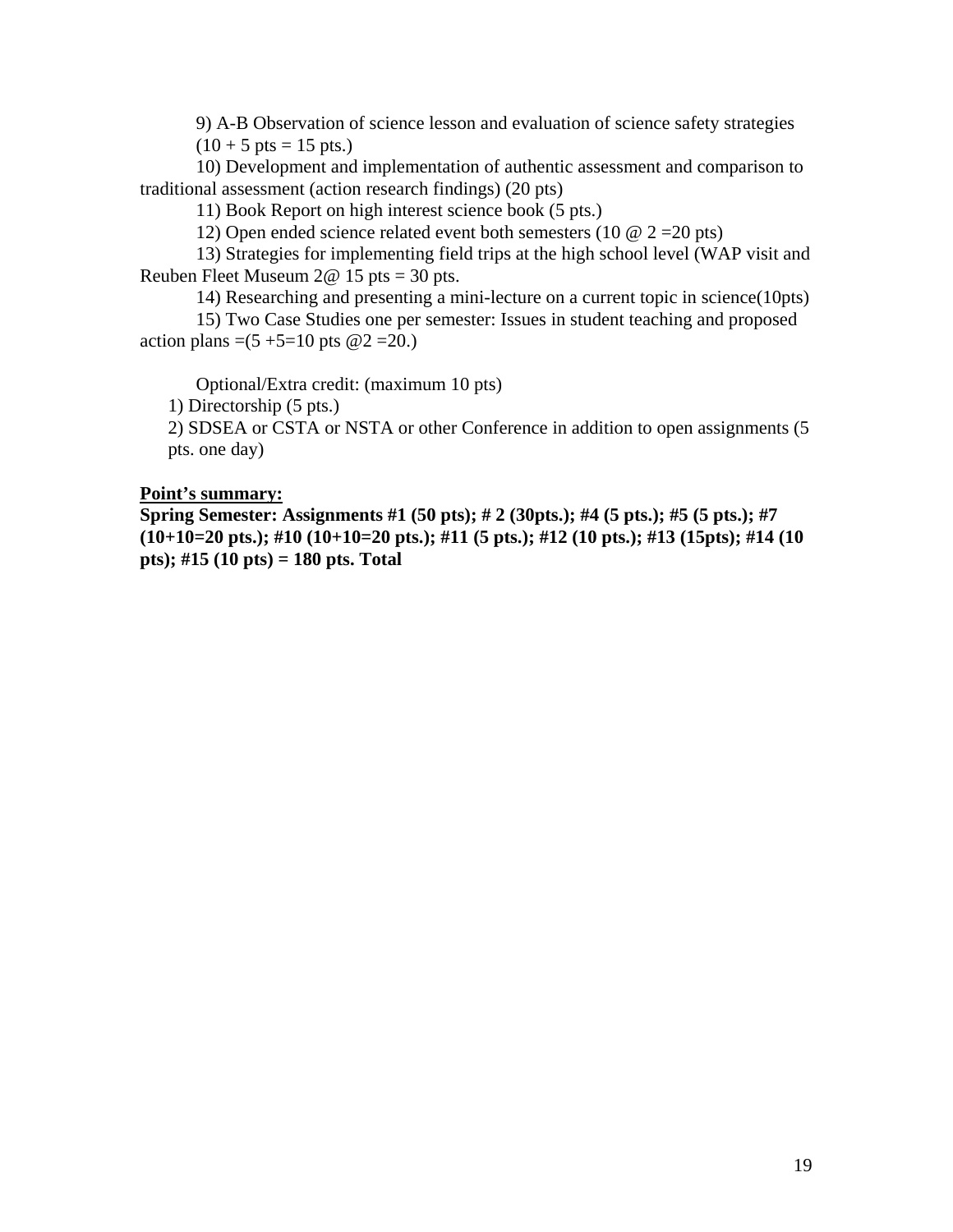# **Addendum A (Spring Grade Sheet)**

#### **EDSS 545 B Spring Name Semester Grade Sheet**

#### **Assignment Number/Name**

#1 Attendance (5pts each class) indicate nights absent by date (50 pts possible)

#2 Science text reading logs 5 readings X (6pts each) indicate scores on each chapter assigned below) 30 pts

#4 Investigation and evaluations of three internet sites 5pts

#5

Investigation of Video resources (Internet/TV) 5pts

#7 Action Research Study on Effectiveness of SDAIE vs Traditional Lab Experiences (10 prelim + 10 final= 20 pts)

> Preliminary Proposals Final Written and oral report of findings

#10 Action Research Study on Effectiveness of Authentic vs Traditional Assessments (10 prelim+10 final= 20 pts)

> Preliminary Proposals Final Written and oral report of findings

#11 Book Report on high interest science book (5 pts)

# 12 Independent Study at formal or informal science event (Report) 10 Pts

#13 Attendance and Reports on Science Field Trip (15 pts) Reuben Fleet Natural History **Movie** Movie

#14 Mini-Lecture as introduction to science topic (10 pts)

#15 Issues in Science Teaching (Case Study Approach) 5 prelim+ 5 final =(10 pts)

> Total Possible= 180 pts Points Earned= Average/Grade=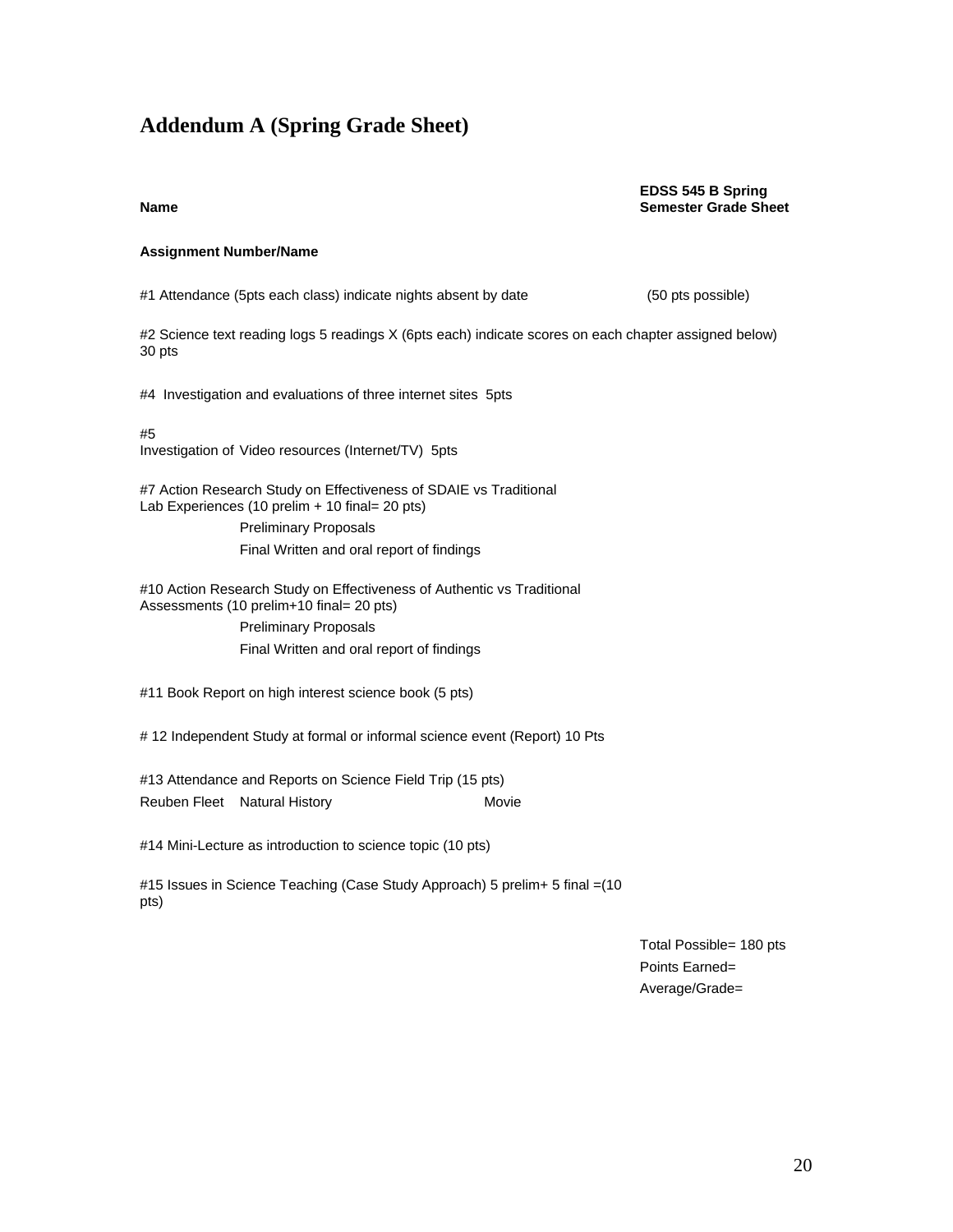#### **Addendum B (Action Research Design Proposal/Final Report)**

# Action Research Project Design Proposal Plan

#### **Purpose:**

1) To apply the principles of action research in a teacher directed and designed project.

2) To model the concept of the teacher as a researcher.

# Design Plan

**Problem:** ( specifically what question(s) are you posing)

**Information:** ( what are potential sources of background information related to your question(s). This literature review of your topic can assist you in more formally organizing both your questions and as a basis for formulating your research design. Although it is not part formally a part of this assignment to include this you have done a lot of informal background reading and discussion to inform you related to this topic.

**Hypothesis:** ( based on background information and what do you predict will be the answer to the question). This may be stated in the form of a null hypothesis (ex. there will be no difference between method A and B in learning science concepts) or research question format (ex. students will learn science concepts better when using method A). Remember it is not so important that the data supports or refutes the hypothesis but rather that it (data) accurately justifies your conclusions.

**Experimental Design:** This section should include an overview describing **the nature of the type of research study** i.e. quantitative, qualitative (or both) as well as the general procedures which will guide you such as: any materials, instruments and techniques utilized **to gather data**; the **subjects** which will be the focus of the study; **time frame** for conducting the study; and methods used to **analyze data.** Remember to explain how you will attempt to control the critical variable of researcher effect with **triangulation techniques** (since in many cases you will be both the teacher and the researcher).

**Data/Results:** How will the data be represented? For example, will a journal be used, data tables constructed and or graphs produced? If statistical analysis, please specify.

**Conclusions:** Is the analysis of your data support , refute (or yield inconclusive results)related to your hypothesis? What inferences could you draw from the conclusions? What additional questions and research might your results suggest? What potential implications might your findings suggest (for your classroom or for learning and teaching in general)?

#### **Addendum C (Case Study Preliminary and Final Report)**